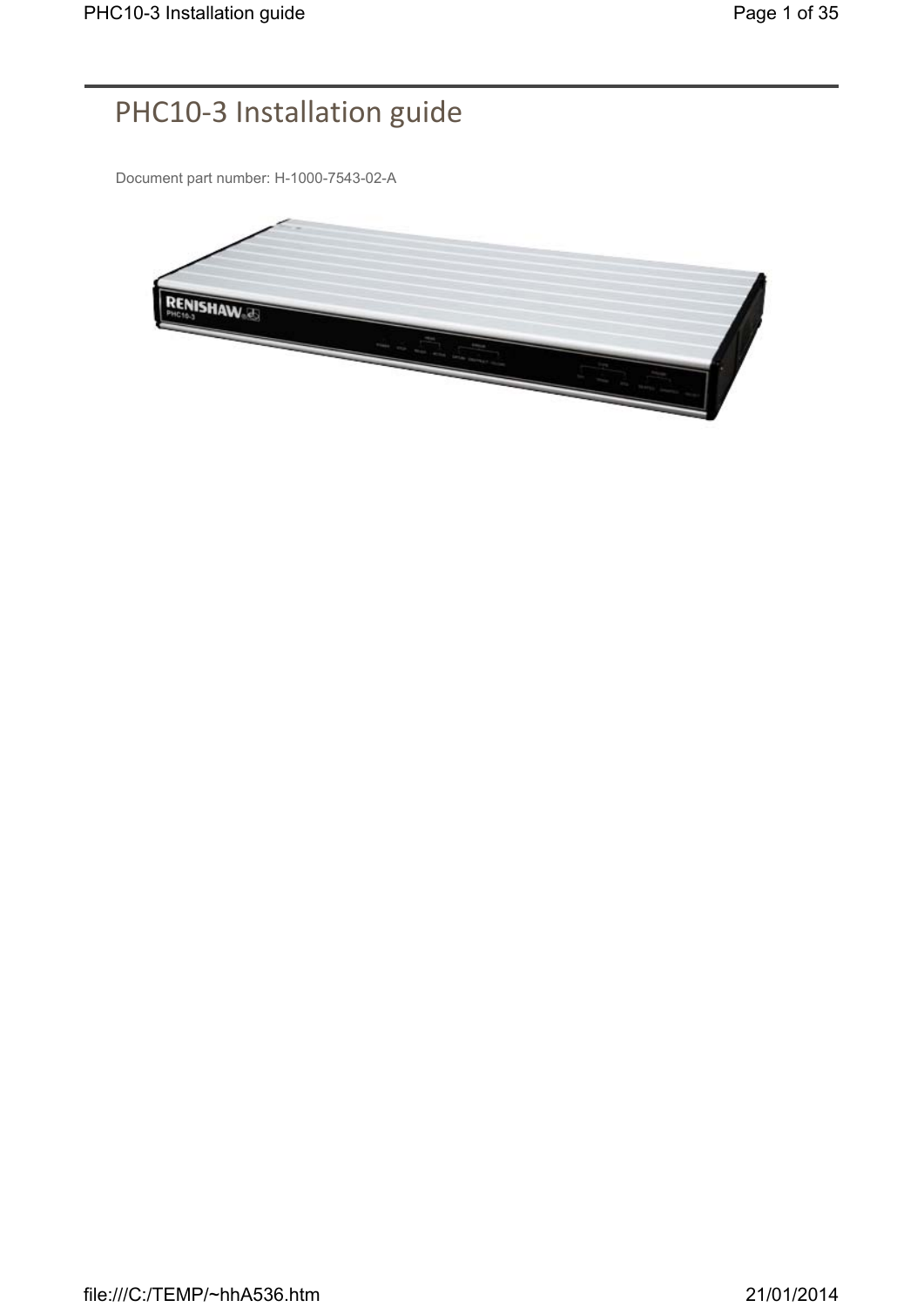# EC declaration of conformity

Renishaw plc declare that the product: -

|                               | <b>Name</b>                                                                                                 | <b>Description</b>                                                                   |
|-------------------------------|-------------------------------------------------------------------------------------------------------------|--------------------------------------------------------------------------------------|
|                               |                                                                                                             | PHC10-3 PH10 head controller                                                         |
|                               | has been manufactured in conformity with the following standards: -                                         |                                                                                      |
| <b>BS EN 61326-</b><br>1:2006 | requirements.<br>Immunity to table 2 - industrial locations.<br>Emissions to class A (non-domestic) limits. | Electrical equipment for measurement, control and laboratory use - EMC               |
| <b>BS EN 61010-</b><br>1:2001 | use.<br>Part 1: General requirements.                                                                       | Safety requirements for electrical equipment for measurement, control and laboratory |

and that it complies with the requirements of directives (as amended): -

2004/108/EC Electromagnetic compatibility (EMC)

2006/95/EC Low voltage

The above information is summarised from the full EC declaration of conformity. A copy is available from Renishaw on request.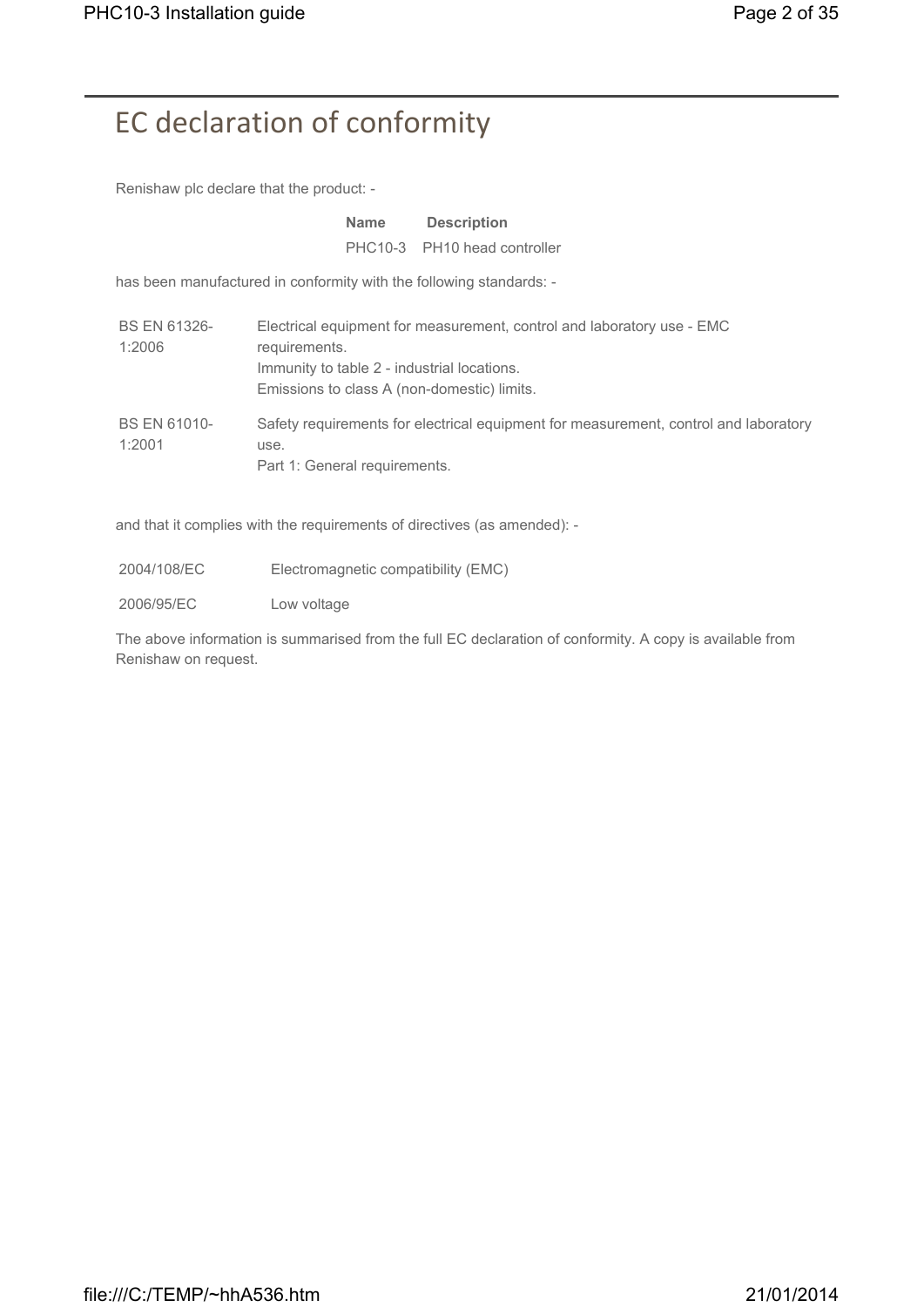## Care of equipment for the PH10 system

### Care of equipment

Renishaw probes and associated systems are precision tools used for obtaining precise measurements and must therefore be treated with care.

### Changes to Renishaw products

Renishaw reserves the right to improve, change or modify its hardware or software without incurring any obligations to make changes to Renishaw equipment previously sold.

#### **Warranty**

Renishaw plc warrants its equipment for a limited period (as set out in our Standard Terms and Conditions of Sale) provided that it is installed exactly as defined in associated Renishaw documentation.

Prior consent must be obtained from Renishaw if non-Renishaw equipment (e.g. interfaces and/or cabling) is to be used or substituted. Failure to comply with this will invalidate the Renishaw warranty.

Claims under warranty must be made from authorised service centres only, which may be advised by the supplier or distributor.

#### **Trademarks**

Windows XP, Windows 2000, Vista and Windows 7 are registered trade names of the Microsoft Corporation.

All trademarks and trade names are acknowledged.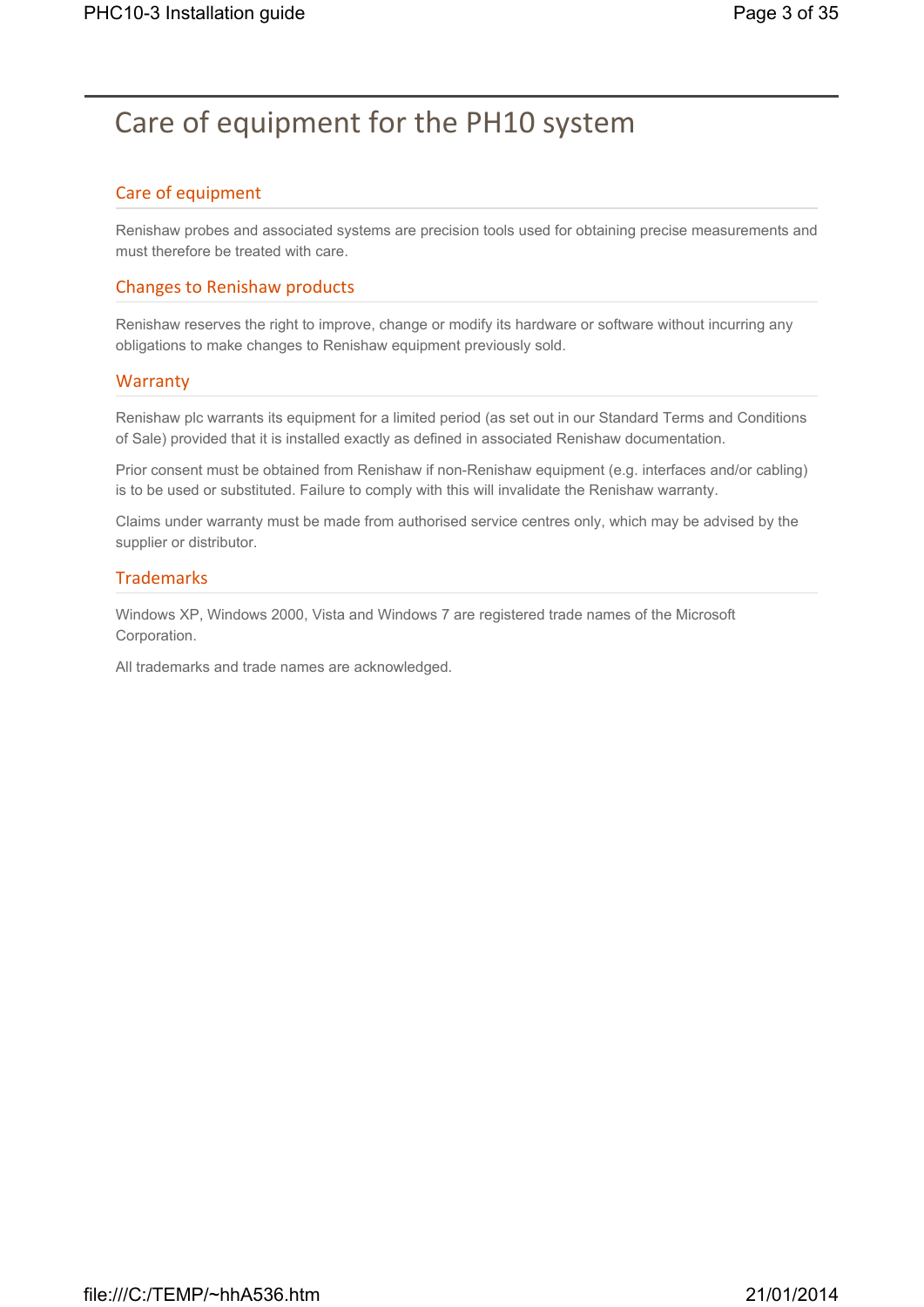## Safety

## Safety

If the equipment is used in a manner not specified by the manufacturer, the protection provided by the equipment may be impaired.

There are no user serviceable parts inside the equipment.

The PHC10-3 head controller is to be used with the provided PSU - Emerson DP4024N3M. See manufacturer's datasheet at www.emerson.com

| <b>PSU Electrical Ratings</b> |                          |
|-------------------------------|--------------------------|
| Supply Voltage                | 100-240V ac +10%,-10%    |
| Frequency range               | 50/60Hz                  |
| Power consumption             | 49W max                  |
| Transient voltages            | Installation category II |

The PHC10-3 is isolated from AC power by disconnection of the IEC mains connector from the supplied PSU. If any additional means of isolation is required, it must be specified and fitted by the machine manufacturer or installer of the product. The isolator / disconnection device must be sited within easy reach of the operator and comply with any applicable national wiring regulations for the country of installation.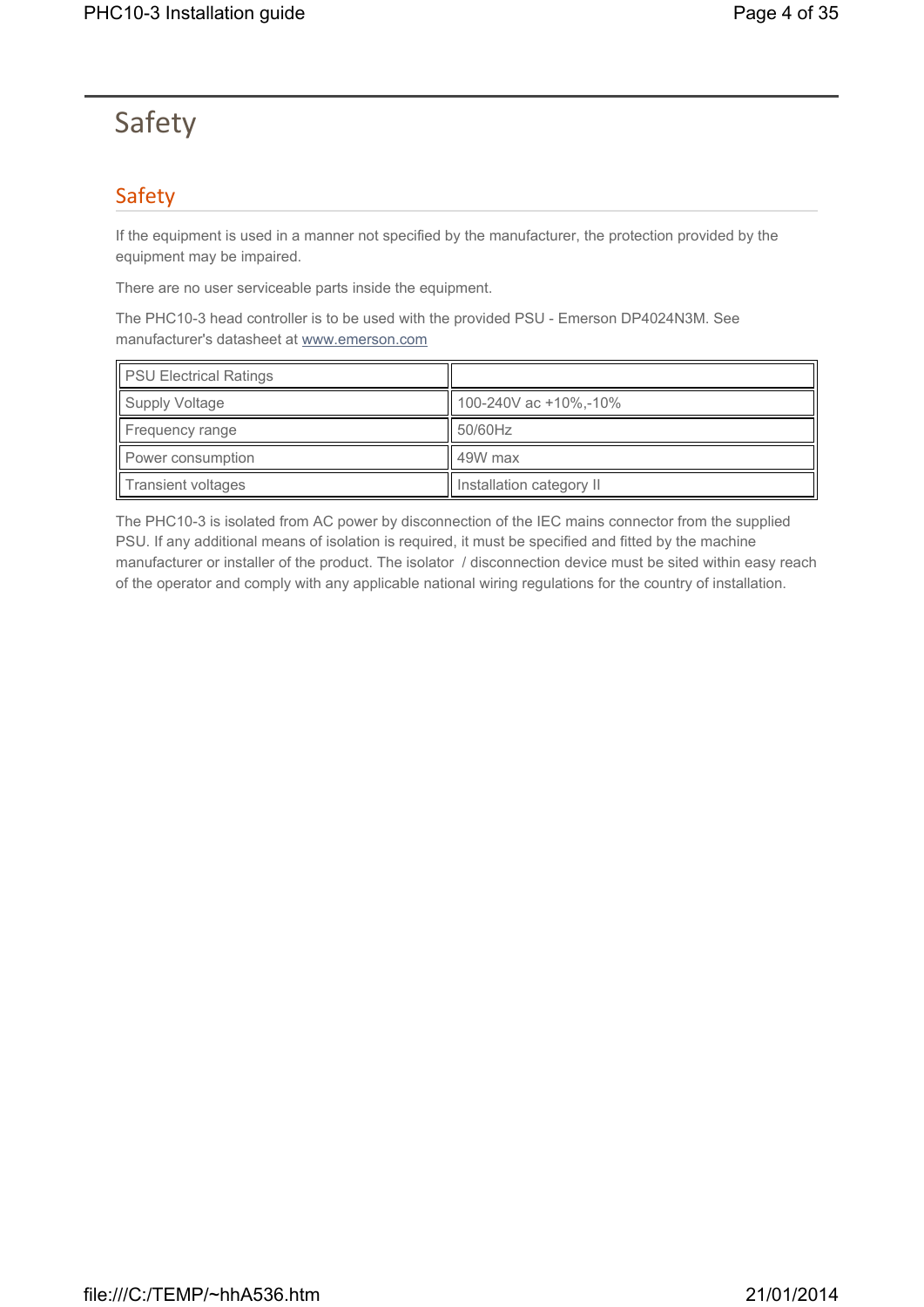## PH10 Introduction

The guide gives information on physical installation, system connections, communications and interface settings, as well as assistance in fault-finding during the installation of the PCH10-3.

**WARNING:** The components of the PH10 system are not compatible with PH9 or PH20 system components. No attempt should be made to connect PH10 system components to a PH9 or PH20 system, as this will result in damage to the product.

The guide should be read in conjunction with the PH10 series user's guide in order to fully understand the system's features, capabilities and operation.

The PH10 series of motorised probe heads can only be used in conjunction with the PHC10-2 and PHC10- 3 and the UCC2 PH10 daughter card. The PHC10-3 has replaced the PHC10-2 and provides support for RS232 and USB communications (IEEE is no longer supported). The PHC10-3 uses an external power supply for the PH10 series of heads, manages all the head functions and communicates via a suitable interface with the CMM's computer. The PHC10-3 does not manage the probe functions but does have the provision for an interface to be fitted.

## Rear panel layout



|                | Key Description                                                                             |
|----------------|---------------------------------------------------------------------------------------------|
|                | 9-way D-type plug for PICS output                                                           |
| $\overline{2}$ | 9-way D-type connector to HCU1                                                              |
| 13             | 25-way D-type plug RS232 communications connector to CMM computer                           |
| l4             | USB type "B" socket                                                                         |
| $\sqrt{5}$     | PHC10-3 Configuration switches                                                              |
| 6              | 15-way D-type connector to probe head                                                       |
|                | 7-pin DIN raw probe connector to probe interface or multiwire input for internal interfaces |
| 8              | DC Power jack                                                                               |
| $\overline{9}$ | Equipment bond point                                                                        |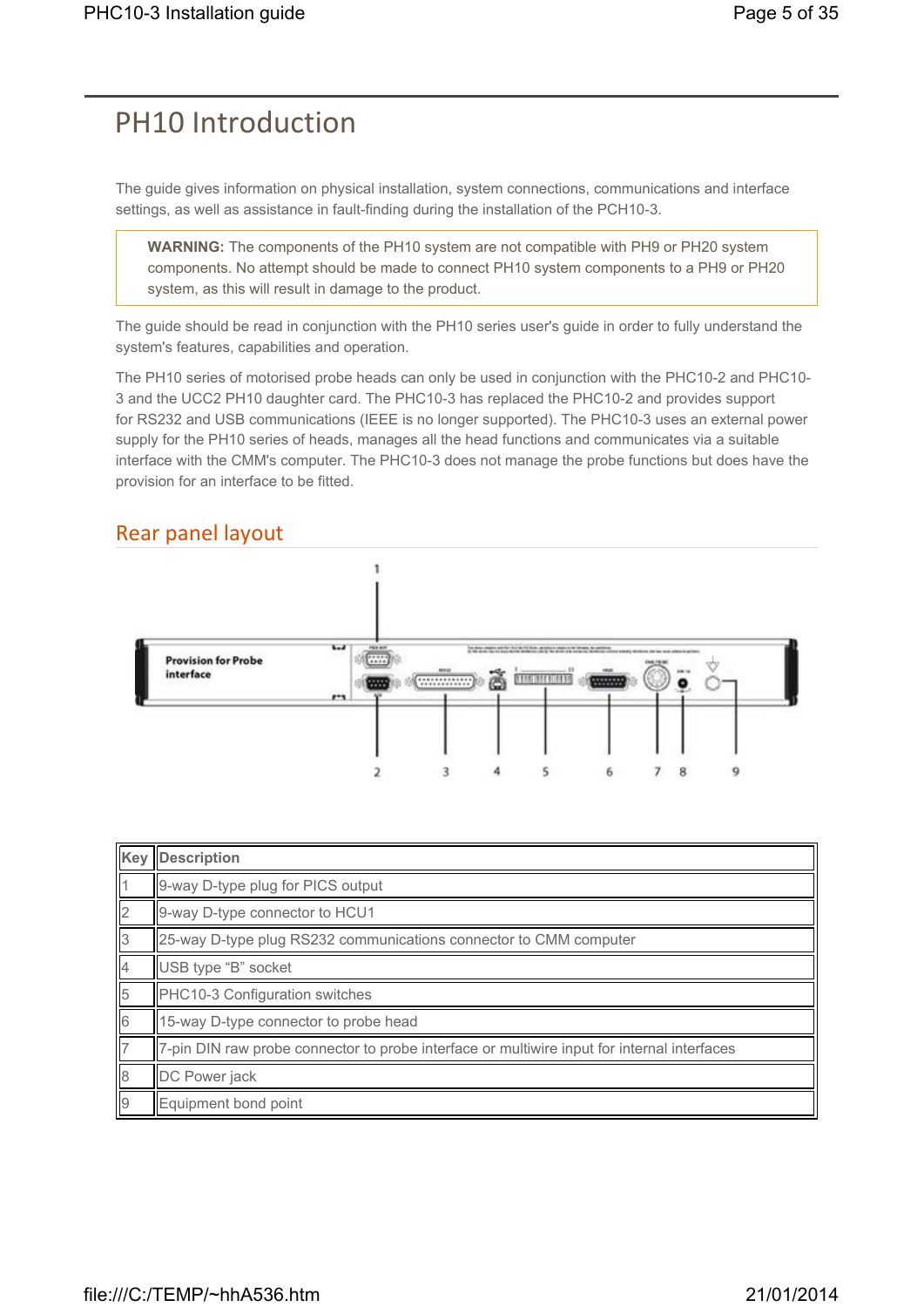# PHC10-3 Installation

### Dimensions

| Width         | 440 mm (17.3 in)   |
|---------------|--------------------|
| <b>Height</b> | 44 mm (1.75 in)    |
| Depth         | 180 mm (7.1 in)    |
| Weight        | 1.5 kg (3 lb 3 oz) |

The PHC10-3 controller can be used in a 19 inch rack system or as a stand-alone unit.

**CAUTION:** Ensure the controller is disconnected from from the main supply during installation.

### Stand-alone installation

Four self-adhesive rubber feet are supplied with the unit for stand-alone use.

### Mounting in a 19 inch rack

The rack mounting kit A-1018-0189 contains two brackets and four M5 x 6 mm screws. Assemble the brackets to the PHC10-3 as shown below.

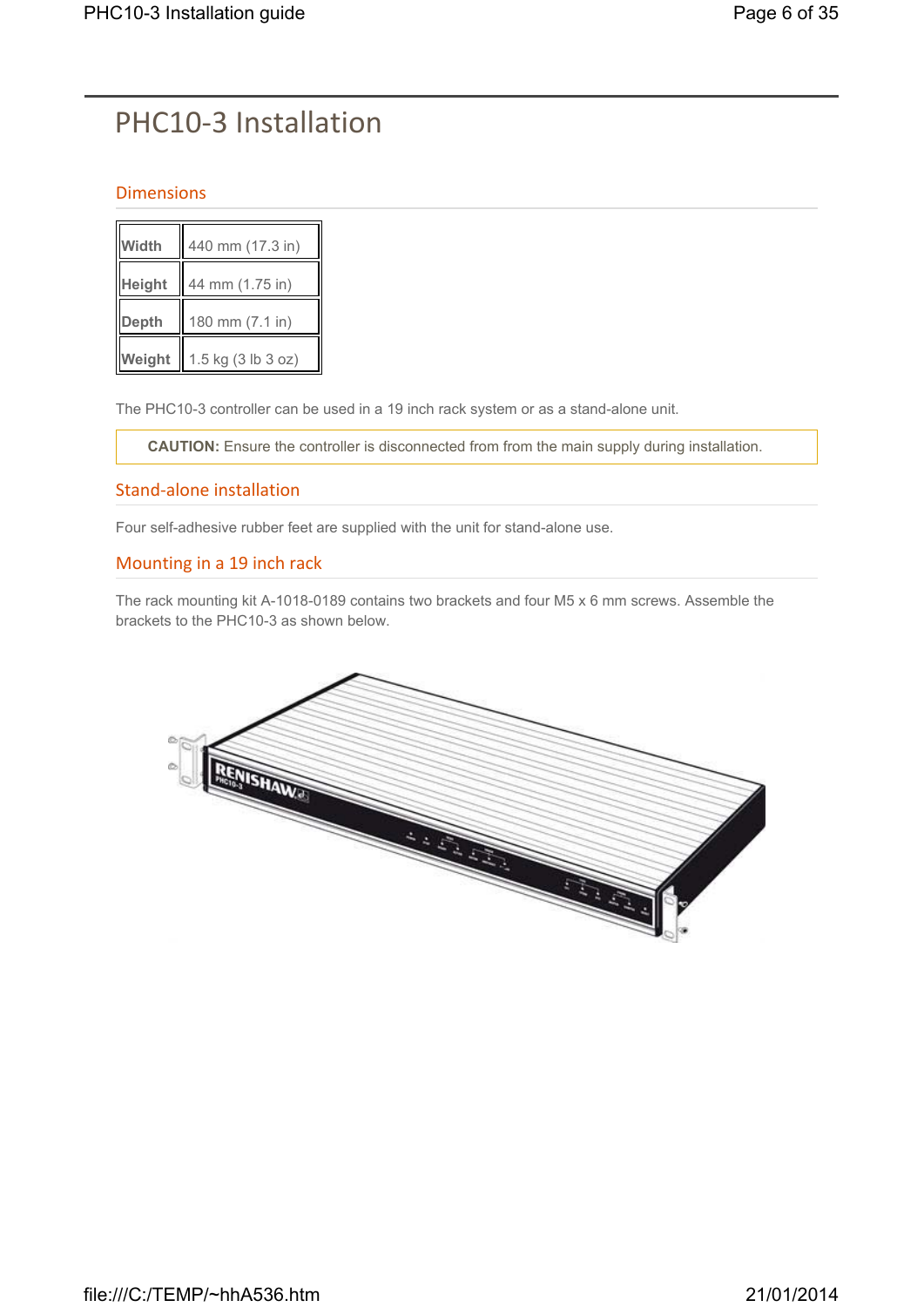## Head connector and cables

**NOTE:** For maximum immunity from electrical noise, Renishaw recommends that:

1. Mating connectors must be metal bodied.

2. The overall cable screen is continuous and connected to the system ground on the user's equipment through the bodies of the connectors.

**CAUTION:** For correct system function, the maximum overall single core resistance between the head and PHC10-3 should be 2.5 ohm.

### Head connector cables

|                                    | <b>Machine cable</b>                 |                            |                                      |                                       |                                                            | <b>Probe head cable</b>           |  |  |
|------------------------------------|--------------------------------------|----------------------------|--------------------------------------|---------------------------------------|------------------------------------------------------------|-----------------------------------|--|--|
| <b>Signal</b><br>name              | 15-way<br>male D-type<br>connections | Cable<br>PLM 6, 7,<br>8, 9 | 14-way<br><b>LEMO</b><br>connections | 12 core<br>coiled<br>cable<br>colours | 14-way<br><b>TUCHEL</b><br>socket<br>female<br>connections | <b>Maximum</b><br>line<br>current |  |  |
| <b>B-axis</b><br>feedback          | 14                                   | <b>Black</b>               | (F) 1 (M)                            | Yellow                                | E                                                          | n/a                               |  |  |
| Ground<br>sense                    | 1                                    | <b>Brown</b>               | (F) 2(M)                             | Red                                   | D                                                          | n/a                               |  |  |
| DC reference<br>12 V               | 6                                    | Violet                     | (F) 3(M)                             | <b>Brown</b>                          | C                                                          | n/a                               |  |  |
| 0 V                                | $\overline{4}$                       | Green/red                  | $(F) 4 (M)$ *                        | Grey                                  | M                                                          | 1000 mA                           |  |  |
| Locking<br>motor 8V DC<br>nominal  | 10                                   | Green                      | (F) 5(M)                             | White                                 | H                                                          | 350 mA                            |  |  |
| A-axis<br>motor 12 V<br>dc nominal | 12                                   | Red                        | (F) 6(M)                             | Green                                 | L                                                          | 350 mA                            |  |  |
| Head<br>present                    | $\overline{2}$                       | Turquoise                  | $(F) 7 (M)$ *                        | <b>Not</b><br>connected               |                                                            |                                   |  |  |
|                                    |                                      |                            |                                      |                                       |                                                            |                                   |  |  |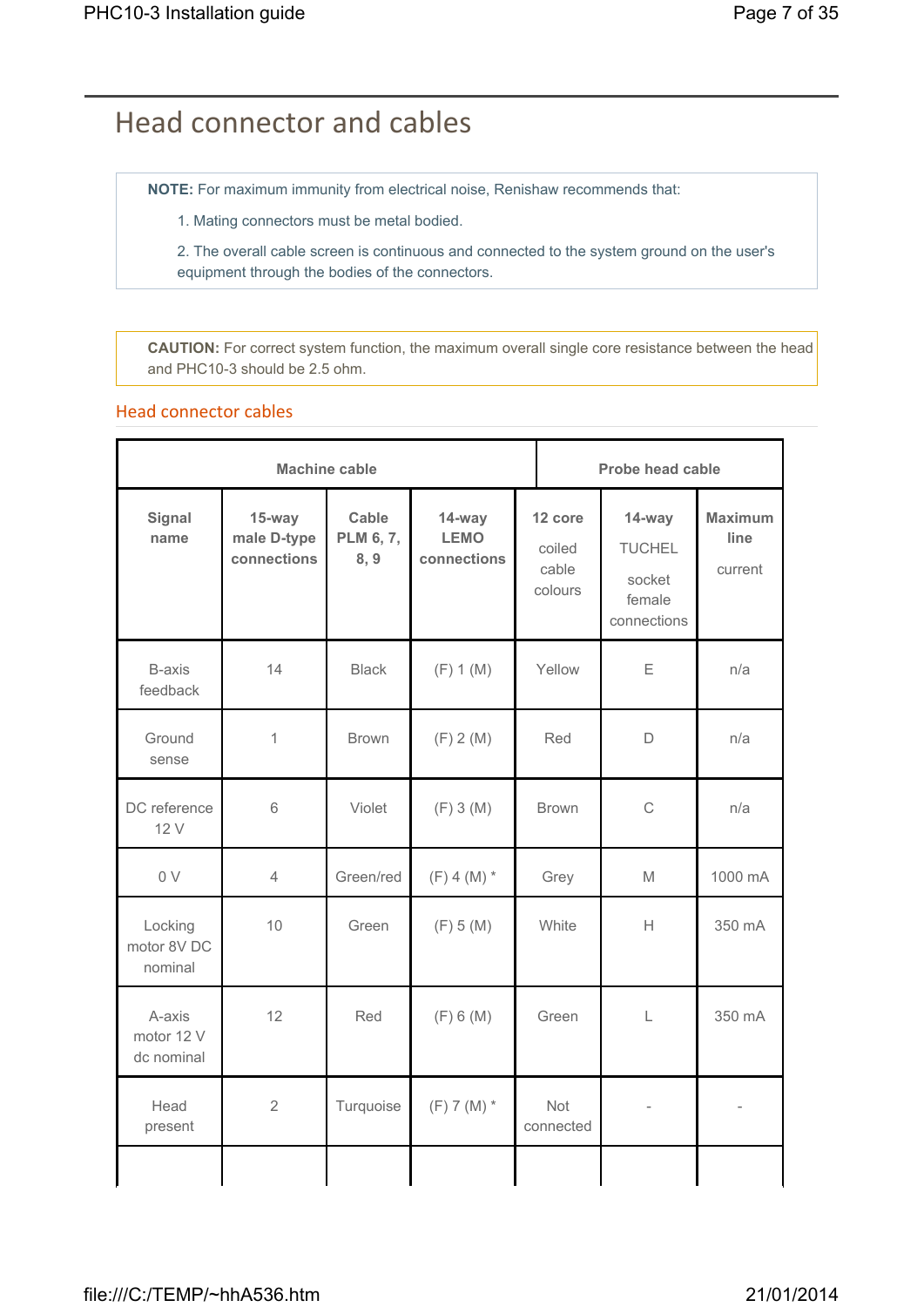| A-axis<br>motor 12 V<br>dc nominal | 11             | White       | (M) 8 (F)  | Dark blue    | F           | 350 mA    |
|------------------------------------|----------------|-------------|------------|--------------|-------------|-----------|
| B-axis<br>motor/probe<br>contact   | $\overline{7}$ | Pink        | (M) 9(F)   | Violet       | A           | 350 mA    |
| B-axis<br>motor/probe<br>contact   | 15             | Orange      | (M) 10 (F) | <b>Black</b> | $\mathsf B$ | 350 mA    |
| Screen                             | Body           | Screen      | (M) 11 (F) | Screen       | N, O        | $\bar{ }$ |
| A-axis<br>feedback                 | 3              | Yellow      | (M) 12 (F) | Orange       | G           | n/a       |
| LED and<br>datum                   | 8              | <b>Blue</b> | (M) 13 (F) | Turquoise    | J           | 15 mA     |
| Motor probe<br>switch              | 5              | Grey        | (M) 14 (F) | Pink         | K           | 40 mA     |

**NOTE:** The male pins numbered 4 and 7 of the 14 way LEMO connector are linked together.

#### Motorised head cables

Table below shows the standard range of motorised head cables available from Renishaw.

PHC: Probe head cable MC: Machine cable

| <b>Cable</b> |                 | Length               | <b>Type</b> | <b>Connector</b>      | <b>Connects to</b> | <b>Connector</b>             | <b>Connects to</b> |
|--------------|-----------------|----------------------|-------------|-----------------------|--------------------|------------------------------|--------------------|
| <b>PHC</b>   | PL <sub>5</sub> | $0.4 - 0.8$ m Coiled |             | PH10 style            | Head               | 14-pin LEMO plug             | <b>MC</b>          |
|              | PL6             | $0.8 - 1.8$ m Coiled |             | <b>TUCHEL</b>         | Head               | 14-pin LEMO plug             | <b>MC</b>          |
|              | <b>PL12</b>     | 0.1 <sub>m</sub>     | Plain       |                       | Head               | 14-pin LEMO plug             | <b>MC</b>          |
|              | <b>PL13</b>     | $0.1 - 0.2$ m Coiled |             |                       | Head               | 14-pin LEMO plug             | <b>MC</b>          |
| <b>MC</b>    | PLM6            | 6.0 <sub>m</sub>     | Plain       | $15$ -pin D-plug      | <b>PHC10-2</b>     | 14-pin LEMO                  | <b>PHC</b>         |
|              | PLM7            | 4.0 <sub>m</sub>     | Plain       | $15$ -pin D-plug      | <b>PHC10-2</b>     | Chassis socket               | <b>PHC</b>         |
|              | PLM8            | 6.0 <sub>m</sub>     | Plain       | $15$ -pin D-plug      | <b>PHC10-2</b>     | (PLM 6 and 7)                | <b>PHC</b>         |
|              | PLM9            | 4.0 m                |             | Plain   15-pin D-plug | <b>PHC10-2</b>     | Line socket<br>(PLM 8 and 9) | <b>PHC</b>         |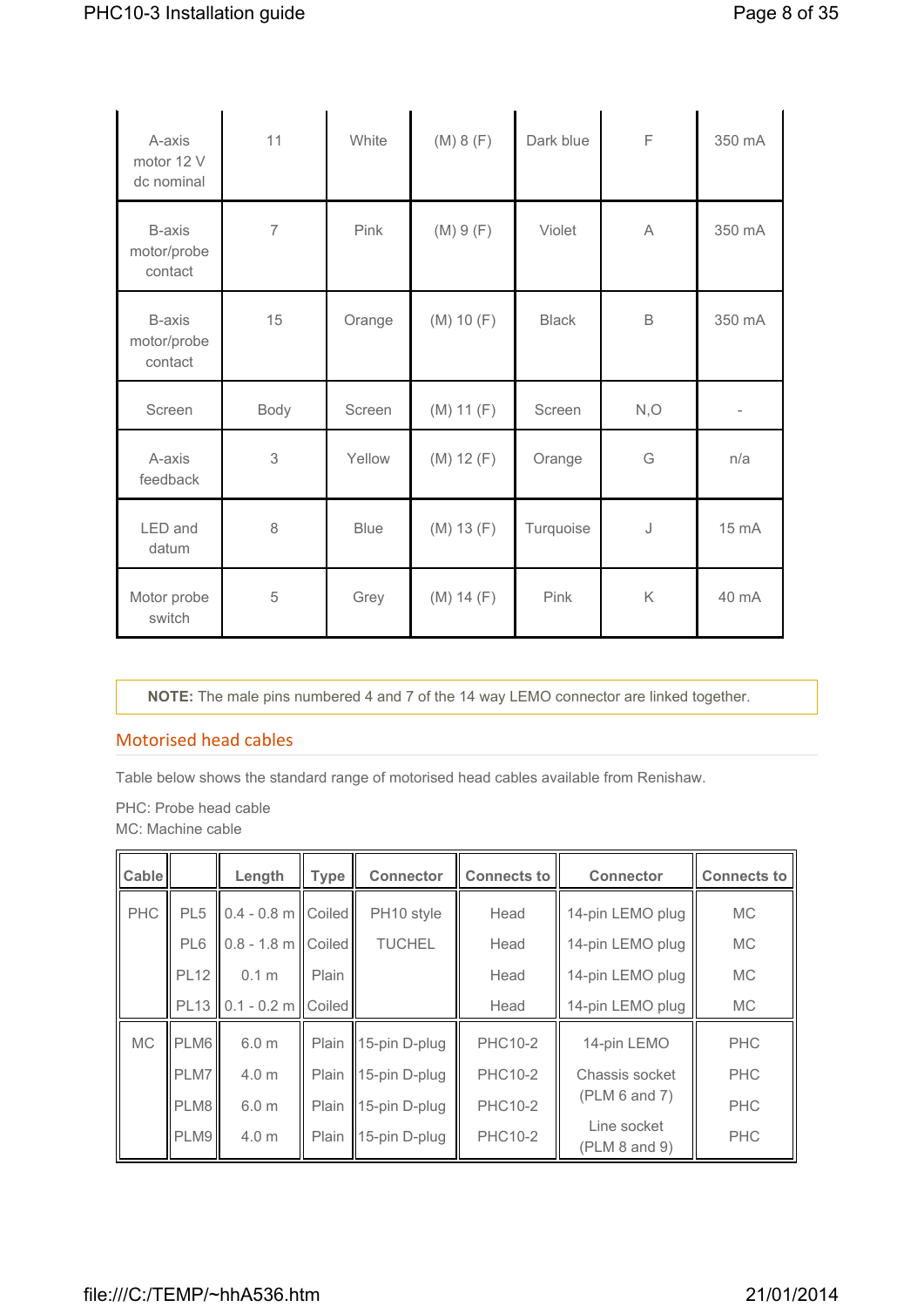### Raw Probe connector pinouts

| Pin                                   | <b>Description</b>                         | Pin            | <b>Description</b>            |
|---------------------------------------|--------------------------------------------|----------------|-------------------------------|
|                                       | Head LED cathode<br>probe present          | 5<br>6         | Probe signal<br>Probe inhibit |
| $\overline{2}$<br>3<br>$\overline{4}$ | Ground<br>Head LED cathode<br>Probe return | $\overline{7}$ | Probe inhibit                 |
|                                       |                                            |                |                               |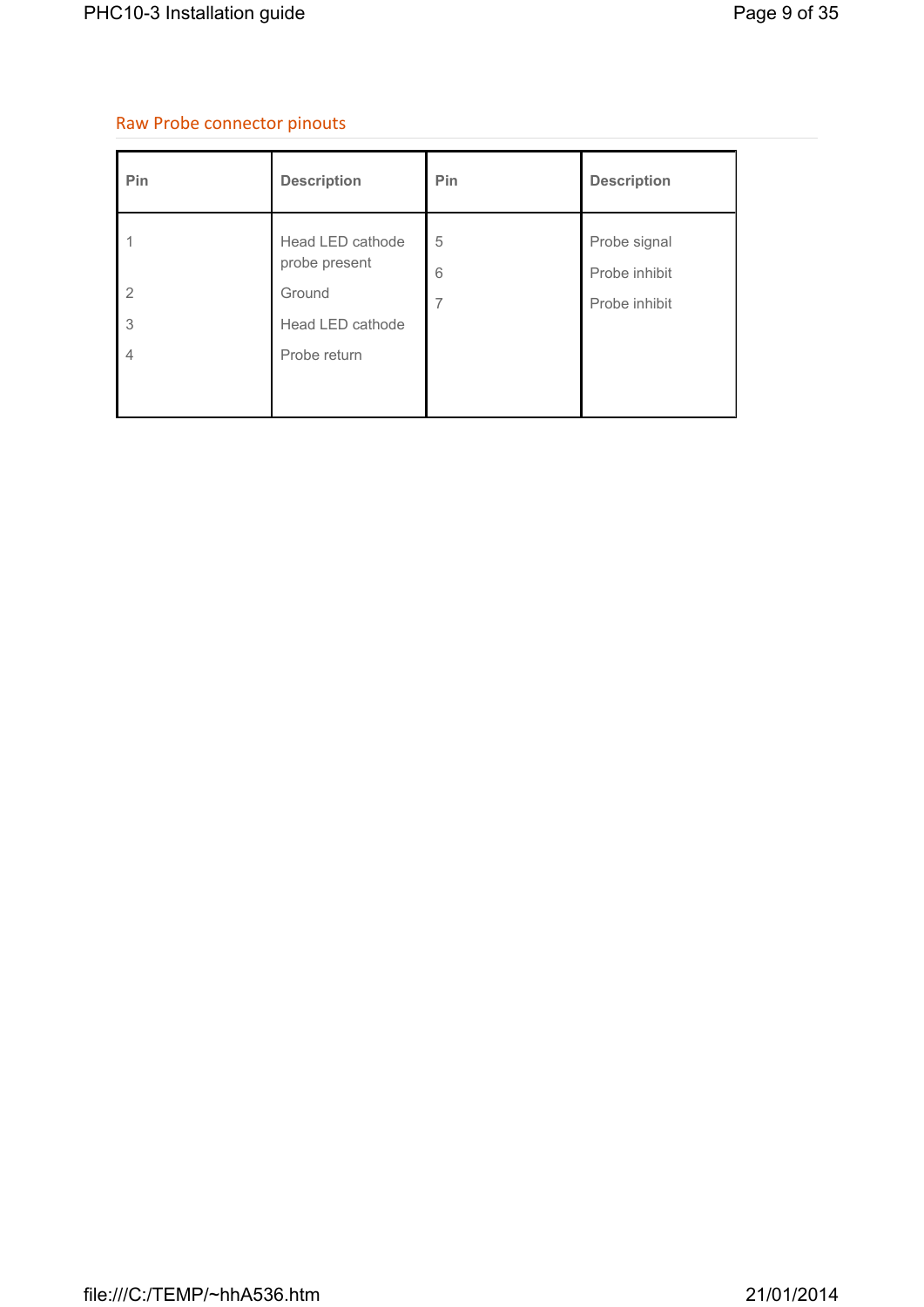## PHC10-3 Power supply

### Powering the PHC10-3

The PH10-3 head controller is to be used with the provided PSU - (Emerson DP4024N3M AC power adptor). www.emerson.com This is a 24 V DC 49W supply and is conected to the PHC10-3 via Ø5.5 mm dc jack plug.

PHC10-3 does not does require a protective earth, however an equipotential bonding point is provided on the rear panel for connection to the rest of the installation.

• PHC10-3 controller is rated to opperate at +24V d.c. 1A max input current

If an internal interface is fitted with the PHC10-3 it will obtain its power internally from the PHC10-3 controller.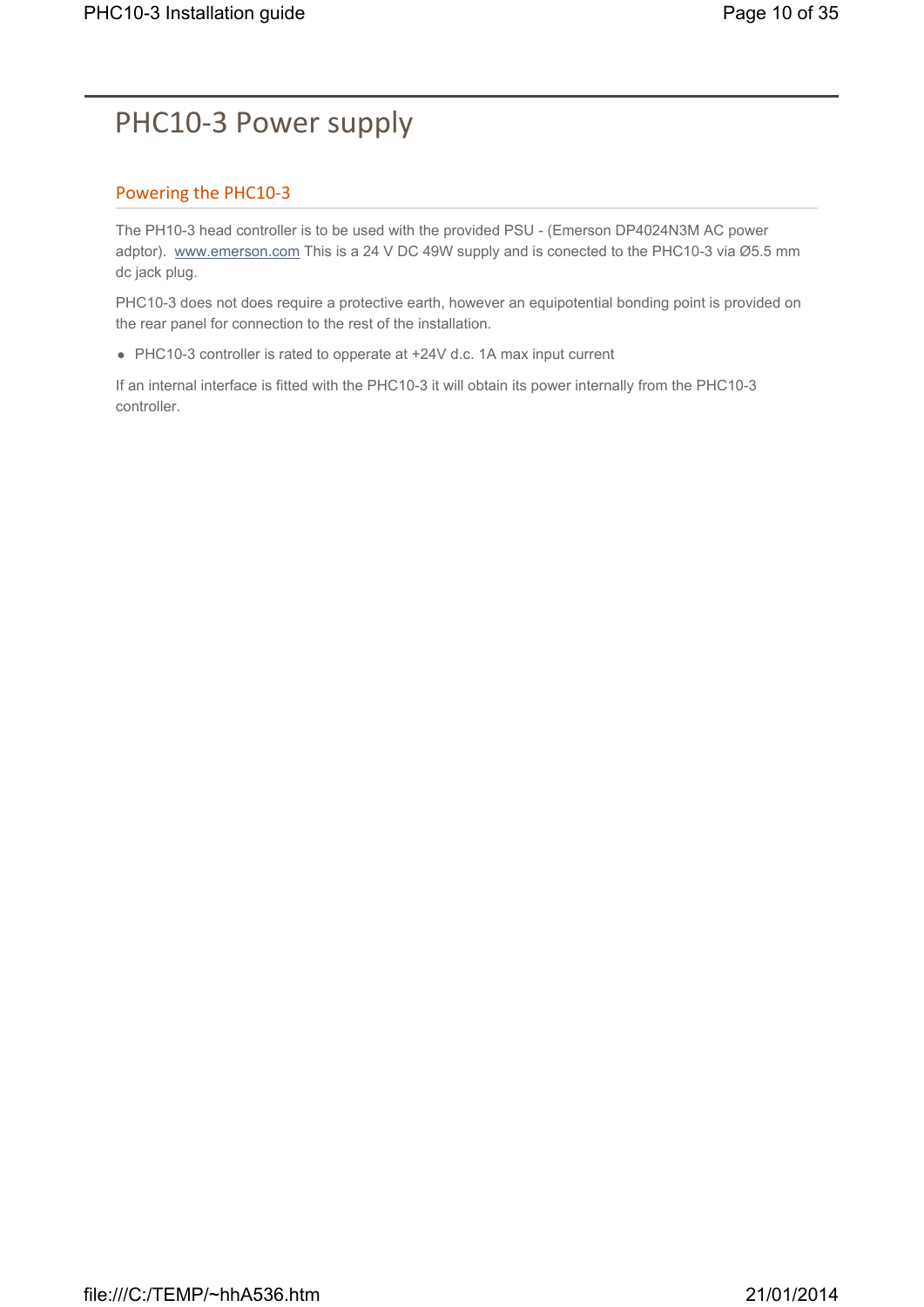# PHC10-3 Interface switch descriptions

### HCU1 operation

When the system is used in conjunction with an HCU1 hand control unit, the probe damp and probe reset buttons on the HCU1 are active.

The probe reset button will pulse the PPOFF PICS line when pressed, but only while the system is in manual mode. The probe damp button will toggle the PDAMP PICS line when pressed, but only while the system is in manual mode. Both the probe reset and probe damp buttons on the HCU1 can be made inactive by use of a switch on the rear panel of the PHC10-3.

| <b>Switch</b> | <b>Description</b>      | <b>Position</b> |                 |
|---------------|-------------------------|-----------------|-----------------|
|               | Operation of HCU1 probe | UP              | Enabled         |
|               | Damping and probe reset | <b>DOWN</b>     | <b>Disabled</b> |

### Probe reset time

The extended probe reset timer on the PHC10-3 unit is designed to be used where the touch probe fails to remain seated following a head index move. E.g, when using long extension bars.

|     | <b>Switch</b> Description                                                                                 | $\parallel$ Position $\parallel$ |                    |
|-----|-----------------------------------------------------------------------------------------------------------|----------------------------------|--------------------|
| 10  | Time permitted for probe to reseat following a head index UP                                              |                                  | Level 2 (extended) |
| -10 | Time permitted for probe to reseat following a head index $\parallel$ DOWN $\parallel$ Level 1 (standard) |                                  |                    |

### Interface connection

|                | Switch Description           | <b>Position</b> |                                                                                                                      |
|----------------|------------------------------|-----------------|----------------------------------------------------------------------------------------------------------------------|
| ll 1 1         | <b>I</b> Probe<br>connection | <b>IUP</b>      | <b>PICS</b> or 7-pin DIN operation: the PHC10-3 internal inhibit realy<br>disables the interface during a head index |
| $\parallel$ 11 | <b>IProbe</b><br>connection  | <b>IDown</b>    | 5-pin DIN operation only: the PHC10-3 internal inhibit relay disables<br>the probe during a head index               |

## Output configuration

The PHC10-3 can be connected to a probe interface via the PICS connection or via the Raw Probe connection (7 pin DIN connector).

|    | Switch Description              | <b>Switch</b><br>Position |            |
|----|---------------------------------|---------------------------|------------|
| 12 | Probe<br>output configuration   | UF                        | PICS       |
| 12 | Probe output configuration DOWN |                           | <b>DIN</b> |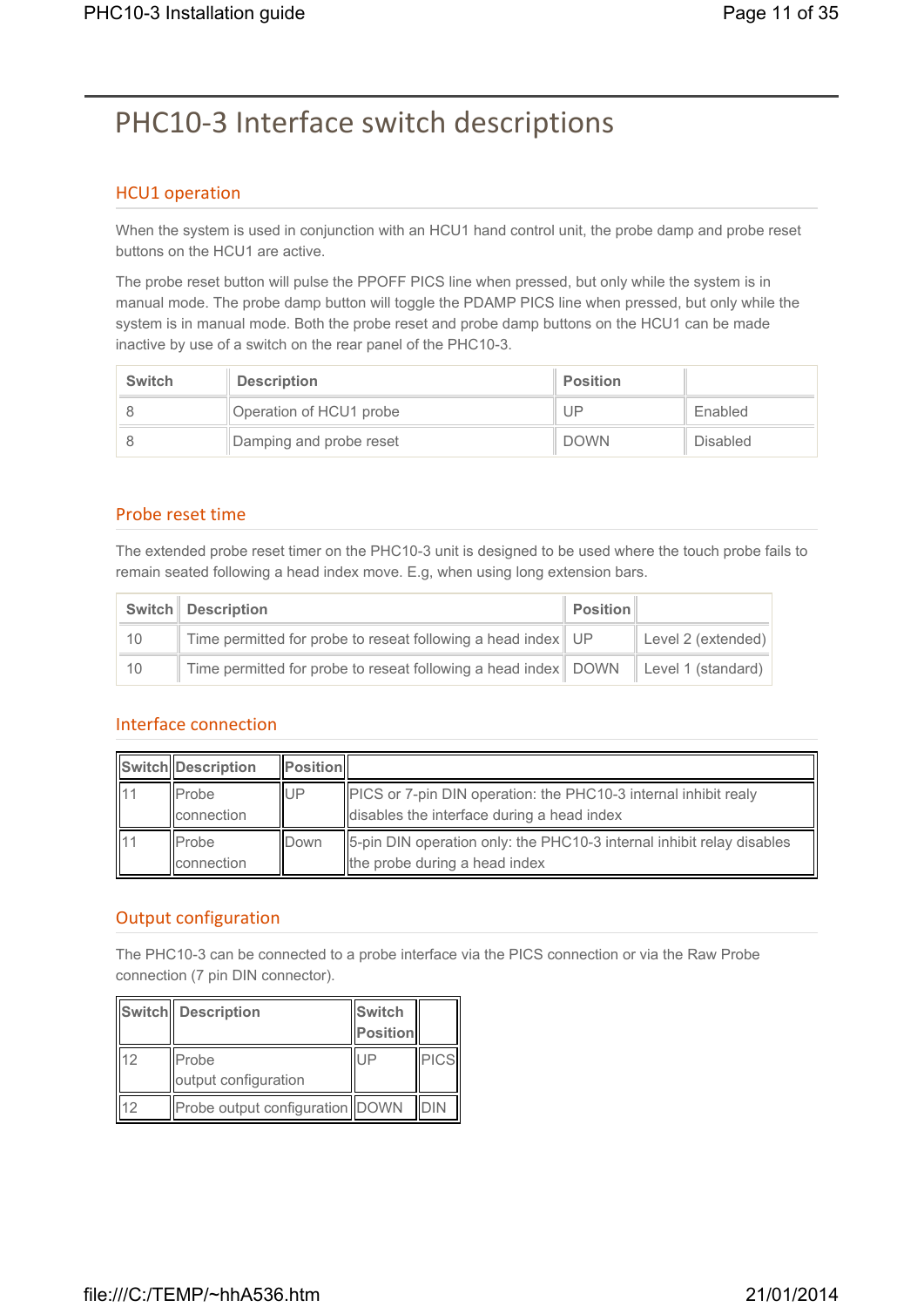#### Probe wire isolation

The probe wires need to be isolated from the machine cable wiring when used with multiwire systems. This is controled by switch 13.

|    | Switch Description                                     | Switch<br>Position |                  |
|----|--------------------------------------------------------|--------------------|------------------|
| 13 | for use with<br>machine cable                          | UP                 | machine<br>cable |
| 13 | multiwire option DOWN<br>for use with the<br>new PL172 |                    | Multi<br>wire    |

The PHC10-3 will assert STOP under the following conditions:

| Condition                 | <b>Notes</b>                                                                                                                               |  |
|---------------------------|--------------------------------------------------------------------------------------------------------------------------------------------|--|
| Overload error            | The head has been overloaded while locked, causing it to unlock.                                                                           |  |
| Obstruct error            | The head has been obstructed while moving to the requested position and is unable<br>to reach that position, or is unable to lock into it. |  |
| Head disconnect           | STOP will be asserted for two seconds if the head is disconnected. It is reset after<br>this period.                                       |  |
| Power failure             | The stop signal will be permanently asserted if mains power is removed from the<br>PHC10-3.                                                |  |
| USB cable<br>disconnected | PICS STOP will be asserted if using USB and the cable is removed during operation.                                                         |  |

The reaction to assertion of PICS STOP to the system and effect of the signal removal are detailed below:

| <b>System state</b>                                                                     | <b>Reaction</b>                                                                                                                                                                      | <b>Removal of external</b><br><b>STOP</b> |
|-----------------------------------------------------------------------------------------|--------------------------------------------------------------------------------------------------------------------------------------------------------------------------------------|-------------------------------------------|
| STOP asserted on power<br>up. Head locked.                                              | Normal system start up. Head will report its position.   Head movement                                                                                                               | commands accepted.                        |
| System in manual mode.<br>Manual movement initiated<br>by HCU1 after STOP<br>lasserted. | Single step manual movement only. Continuous<br>movement disabled. Head can be moved slowly as<br>a 'safeguard movement'. Head will lock up as<br>normal when movement key released. | Continuous movement<br>lenabled.          |
| System in manual mode.<br>STOP asserted during<br>manual move by HCU1.                  | Continuous head movement immediately disabled.<br>Head will continue to move in single steps. Head will enabled.<br>lock up as normal when movement key released.                    | Continuous movement                       |
| <b>STOP</b> asserted before<br>update command received.                                 | System in automatic mode. PHC10-3 will not unlock or index the head.                                                                                                                 | Normal system<br>operation resumed.       |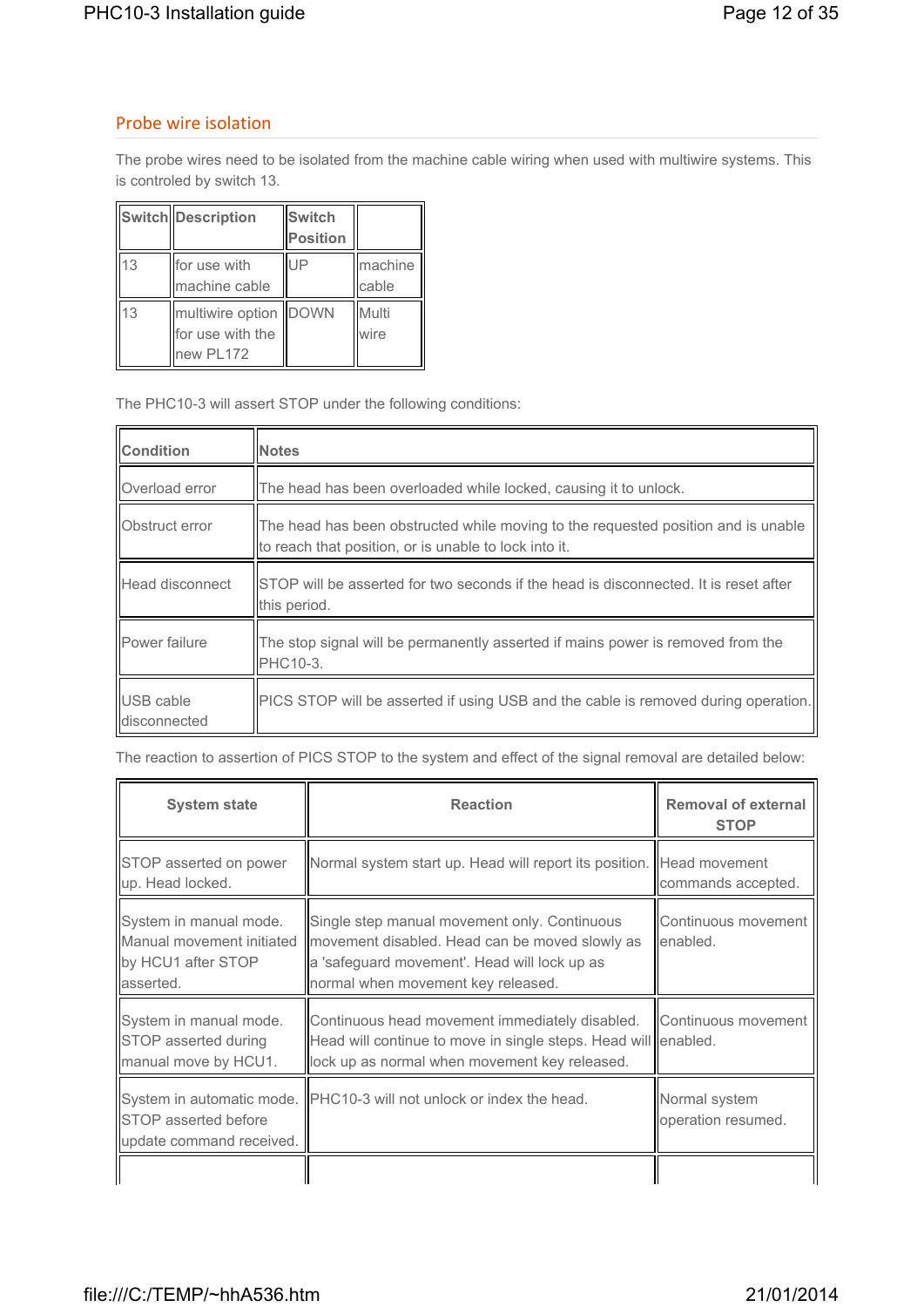| STOP asserted during a | System in automatic mode. Power immediately removed from axis motors.<br><b>IIMotors braked.</b> | An update command<br>will cause the head to |
|------------------------|--------------------------------------------------------------------------------------------------|---------------------------------------------|
| llhead move.           |                                                                                                  | <b>I</b> complete its move                  |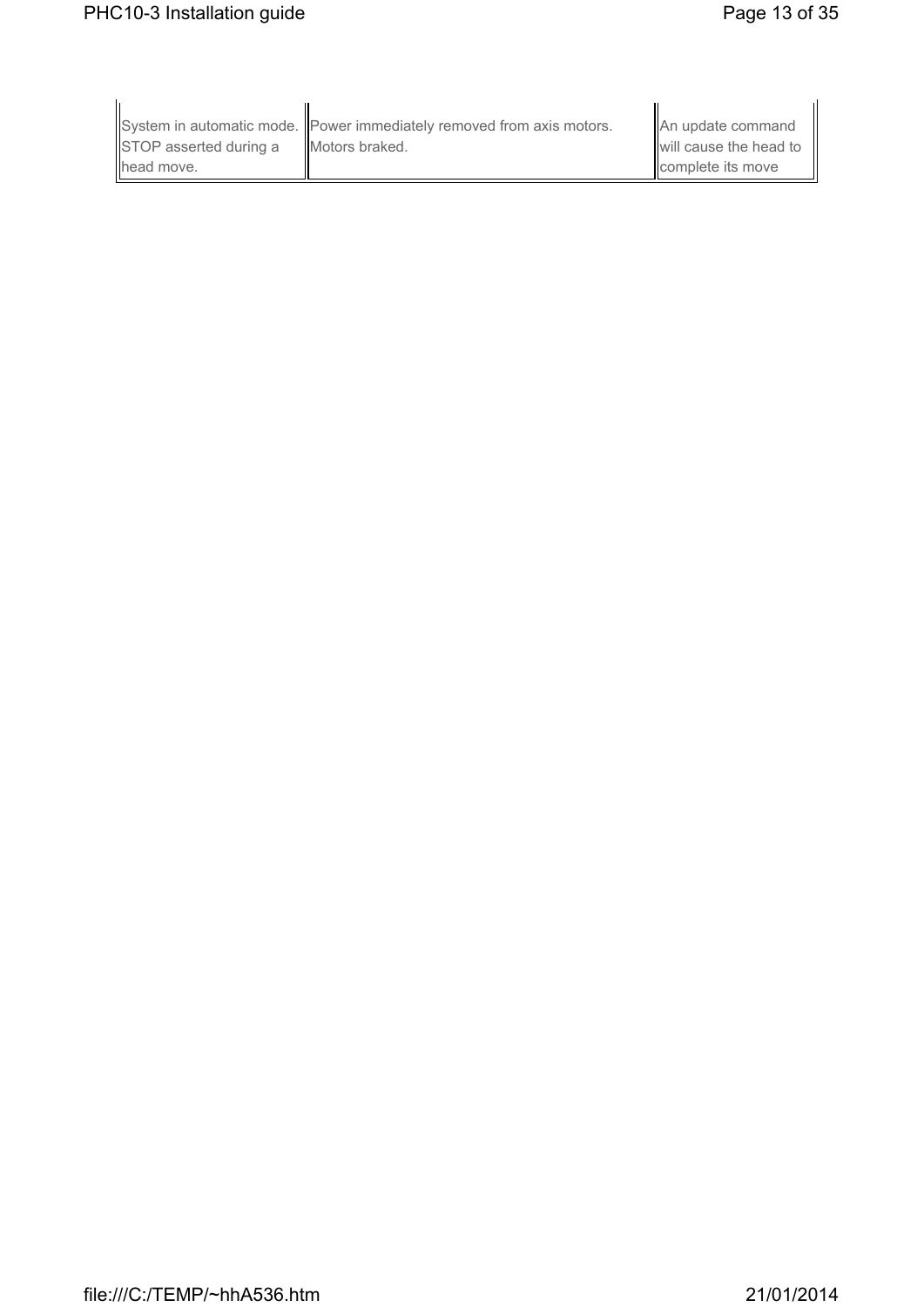## USB communications

USB communication is via the USB type "B" socket on the rear panel. The PHC10-3 is self powered and therefore takes no power from the PC bus. The PHC10-3 will switch automatically from RS232 to communicate via the USB port if a powered up cable is connected.

**NOTE:** ONLY only one type of communications cable is to be inserted at any time. IF in USB mode and the cable is removed the PHC10-3 will assert PICS STOP

Switches 1 to 6 have no function when operating via USB. They may be set to the default down position or left in the RS232 positions.

Switches 7, 8,9,11,12 and 13 will operate as described in the Interface switches section.

To operate via the USB port the CMM PC will require the correct USB drivers to be loaded. The signed drivers are available on the CD provided. To load the drivers power up a PHC10-3 and connect to the CMM PC via a USB cable. The CMM PC operating system should recognise the new hardware and the 'found new hardware' wizard will offer to search for the driver.

To conform to USB standards a maximum cable length of 5 m may be used. If a longer distance is required a hub may be used to extend another 5 m. The maximum length of hubs/cables is 30 m. It is suggested that the PHC10-3 should not share its USB port with any high data rate device which may slow down its response time. Devices such as video cameras and disc drives for example should be avoided if possible.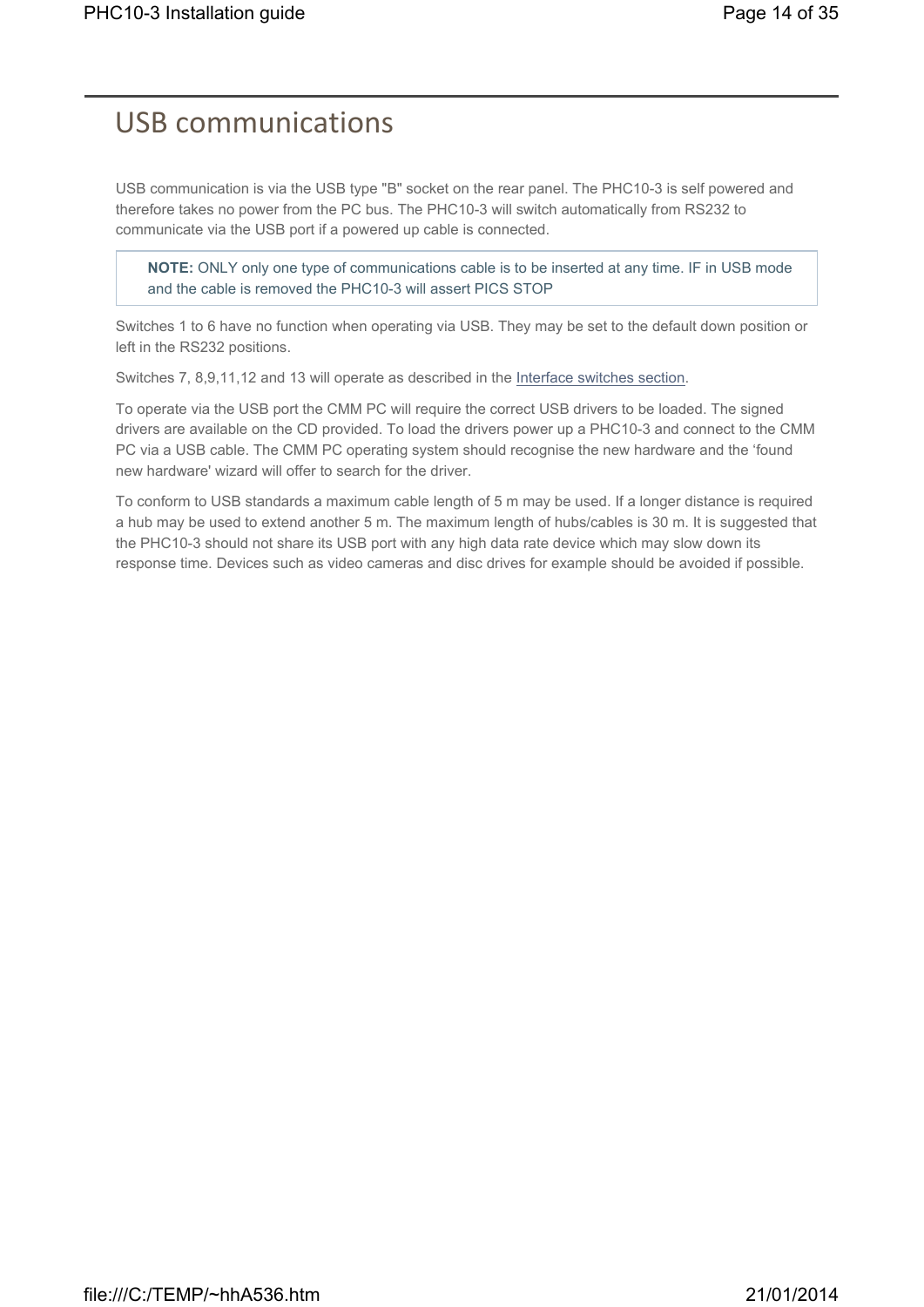## RS232 Setup

### RS232 connector pinouts

The PHC10-3 communicates with the CMM computer via the RS232 cable as shown in the table below.

|    | Pin Signal                                                                                                                                                               |
|----|--------------------------------------------------------------------------------------------------------------------------------------------------------------------------|
|    | Screen                                                                                                                                                                   |
| 2  | Transmitted data (Tx) to CMM computer                                                                                                                                    |
| IЗ | Received data (Rx) from CMM computer                                                                                                                                     |
|    | RTS (Request to send) to CMM computer +12V after initialisation routine completed                                                                                        |
| 5  | CTS (Clear to send) from CMM computer.<br>CMM computer disasserts CTS to halt PHC10-3 transmitions<br>Connect pin 5 to pin 20 if CTS is not output from the CMM computer |
|    | Signal ground (common)                                                                                                                                                   |
| 20 | DTR (Data terminal ready) to CMM computer signifies PHC10-3 power ON condition                                                                                           |

### Baud rate selection

The baud rate is set using switches 1 to 3 as shown in the table below:

| <b>Baud rate</b> | Switch 1    | Switch 2    | Switch 3    |
|------------------|-------------|-------------|-------------|
| 300              | <b>DOWN</b> | <b>DOWN</b> | <b>DOWN</b> |
| 600              | UP          | <b>DOWN</b> | <b>DOWN</b> |
| 1200             | <b>DOWN</b> | UP          | <b>DOWN</b> |
| 2400             | UP          | UP          | <b>DOWN</b> |
| 4800             | <b>DOWN</b> | <b>DOWN</b> | UP          |
| 9600             | UP          | <b>DOWN</b> | UP          |
| 19200            | <b>DOWN</b> | UP          | UP          |

**CAUTION:** The PHC10-3 must be powered down and then powered up to allow any changes to the rear panel switch settings to take effect.

### Protocol selection

The PHC10-3 has two switch-settable command sets (basic command set and extended command set) offering different protocol options. The command set selection is made using switch 9 on the rear panel.

| <b>Switch</b> | <b>Position</b> | <b>Selection</b>                 |  |
|---------------|-----------------|----------------------------------|--|
|               | UP              | Extended command set mode (recs) |  |
|               | <b>DOWN</b>     | Basic command set mode           |  |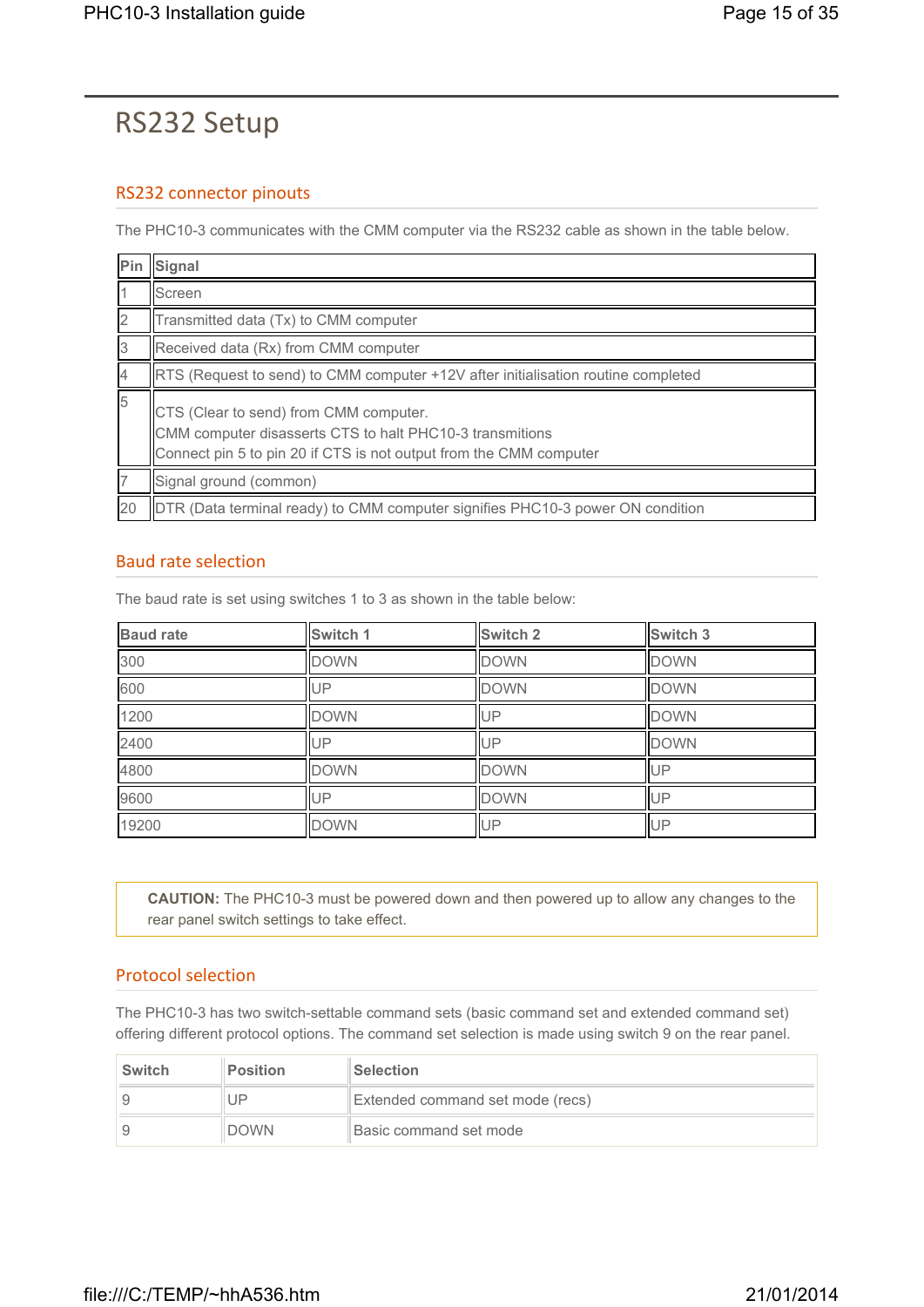#### Basic command set mode

In this mode the PHC10-3 is fully compatible with existing integration methods in terms of communications protocols, software command set and RS232 protocol options.

#### **Basic command set protocol**

| <b>Switch</b> | <b>Position</b> | <b>Selection</b>        |
|---------------|-----------------|-------------------------|
| 4             | UP              | 2 stop bits             |
| 4             | <b>DOWN</b>     | 1 stop bit              |
| 5             | UP              | CTS (Clear to send) ON  |
| 5             | <b>DOWN</b>     | CTS (Clear to send) OFF |
| 6             | UP              | LF (Line feed) ON       |
| 6             | <b>DOWN</b>     | LF (Line feed) OFF      |

Data transmission format is as follows:

- $\bullet$  1 start bit
- $\bullet$  7 data bits
- 1 parity bit (ignored on Rx: always 0 on Tx)
- $\bullet$  1 or 2 stop bits (switch 4)

Protocols: PHC10-3 RTS is asserted before first transmission from the head and remains asserted. If switch 5 is UP, CTS must be asserted by the CMM computer to allow the head to transmit. If switch 6 is UP, the PHC10-3 will add an ASCII LF character to every transmitted message.

#### Extended command set mode

In this mode the PHC10-3 uses the Renishaw extended command set. It is completely different from and incompatible with the basic command set. The RS232 protocol is fixed with no user selectable options other than baud rate. The extended command set offers the following advantages over the basic command set:

- Software control of the hand control unit (HCU1) functions such as jog and sweep
- Software control of selected PICS (product interconnection system) functions such as probe damping, Probe Power OFF and LED OFF
- Software control of selected probe functions (TP200 probe reset)
- Common communications protocol for products using the extended command set

• As probing systems become increasingly sophisticated and offer a wider range of functions and control options, they will be incorporated into the new command structure, reducing integration times and costs for CMM manufacturers

• The introduction of product identifiers and device numbers will enable control of multiple Renishaw interfaces in future implementations of the extended command set

Please contact Renishaw for further details of the extended command set.

**NOTE:** The functions of switches 4, 5 and 6 will have no effect on the system when switch 9 is UP

In extended command set mode, the data transmission and protocol formats are fixed in line with modem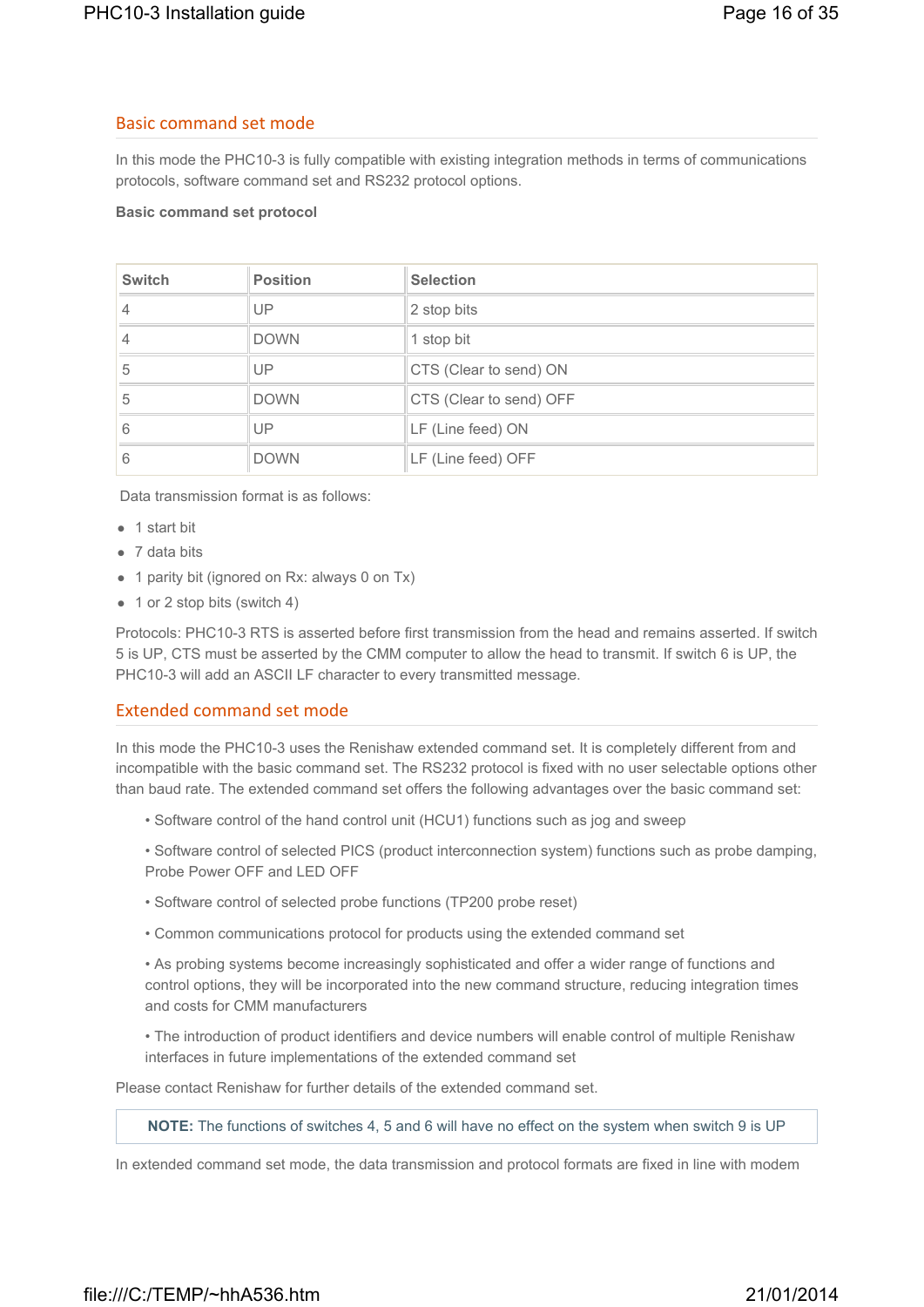RS232 conventions. There are no user selectable options.

Data transmission format is as follows:

- $\bullet$  1 start bit
- $\bullet$  7 data bits
- $\bullet$  1 even parity bit
- $\bullet$  1 stop bit

Protocol:

- PHC10-3 RTS is normally asserted. It is unasserted when the PHC10-3 is unable to receive further transmissions.
- The PHC10-3 CTS must be asserted (by the CMM computer, or by linking DTR to CTS) to allow the PHC10-3 to transmit.

XON/XOFF:

- The extended command set supports the use of XON/XOFF flow control by the CMM computer.
- If the PHC10-3 receives an XOFF character, PHC10-3 transmissions will cease and be buffered until an XON character is received by the PHC10-3 or the output buffer overflows.
- It is possible to continue transmissions to the PHC10-3 while it is in the XOFF state, although this is not recommended as it may cause overflow of the output buffer, resulting in lost responses.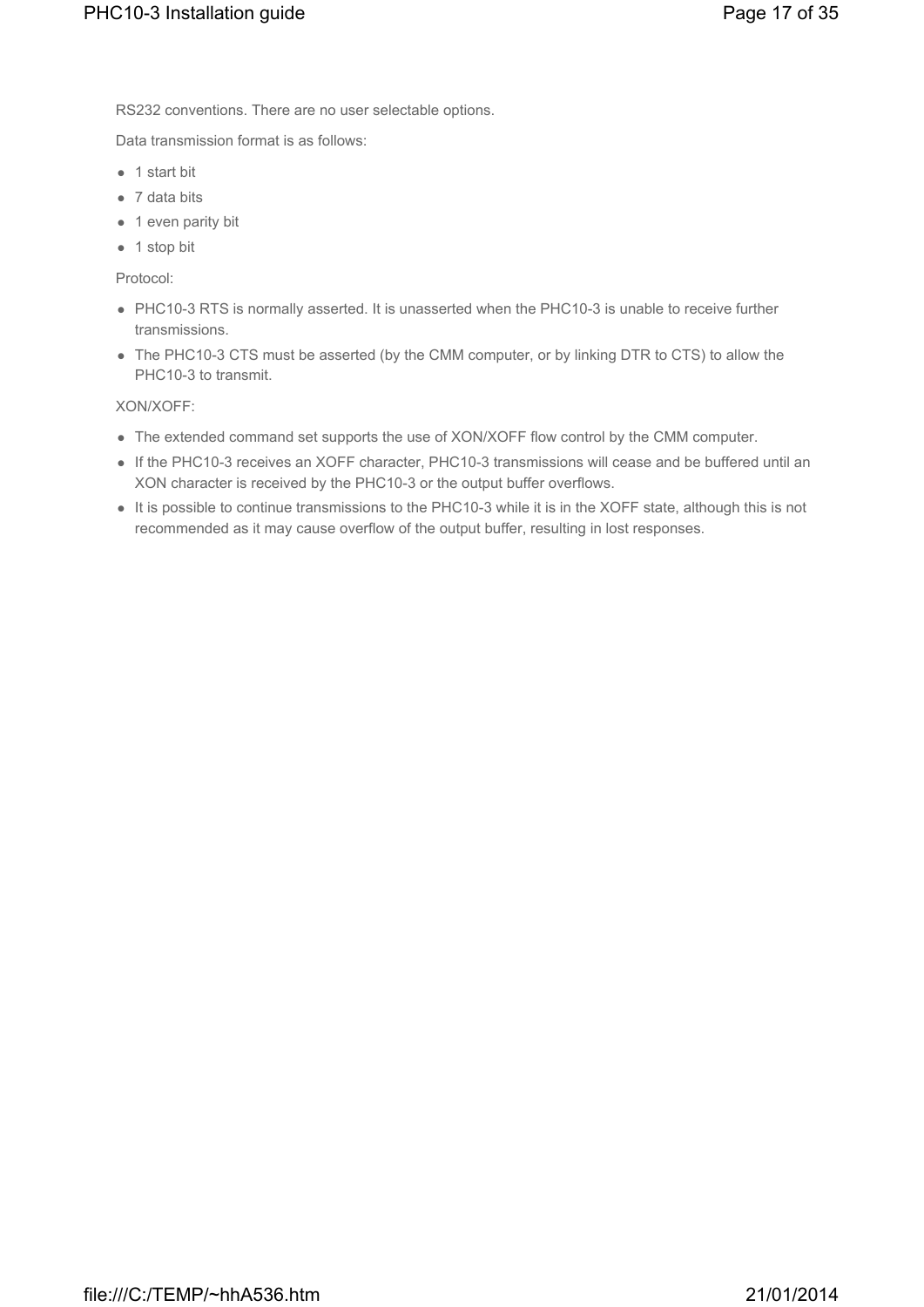# PH10-3 Installation safety

### Environmental Conditions

The following environmental conditions comply with those defined in BS EN61010 - 1:2001

| Indoor use                   | IP30 (no protection against water)                                                |
|------------------------------|-----------------------------------------------------------------------------------|
| <b>Altitude</b>              | Up to 2000 m                                                                      |
| <b>Operating temperature</b> | $\parallel$ 0 °C to +50 °C                                                        |
| Storage temperature          | -10 °C to +70 °C                                                                  |
| <b>Relative humidity</b>     | 80 % maximum for temperatures up to $+31$ °C<br>Linear decrease to 50 % at +50 °C |
| Pollution degree             |                                                                                   |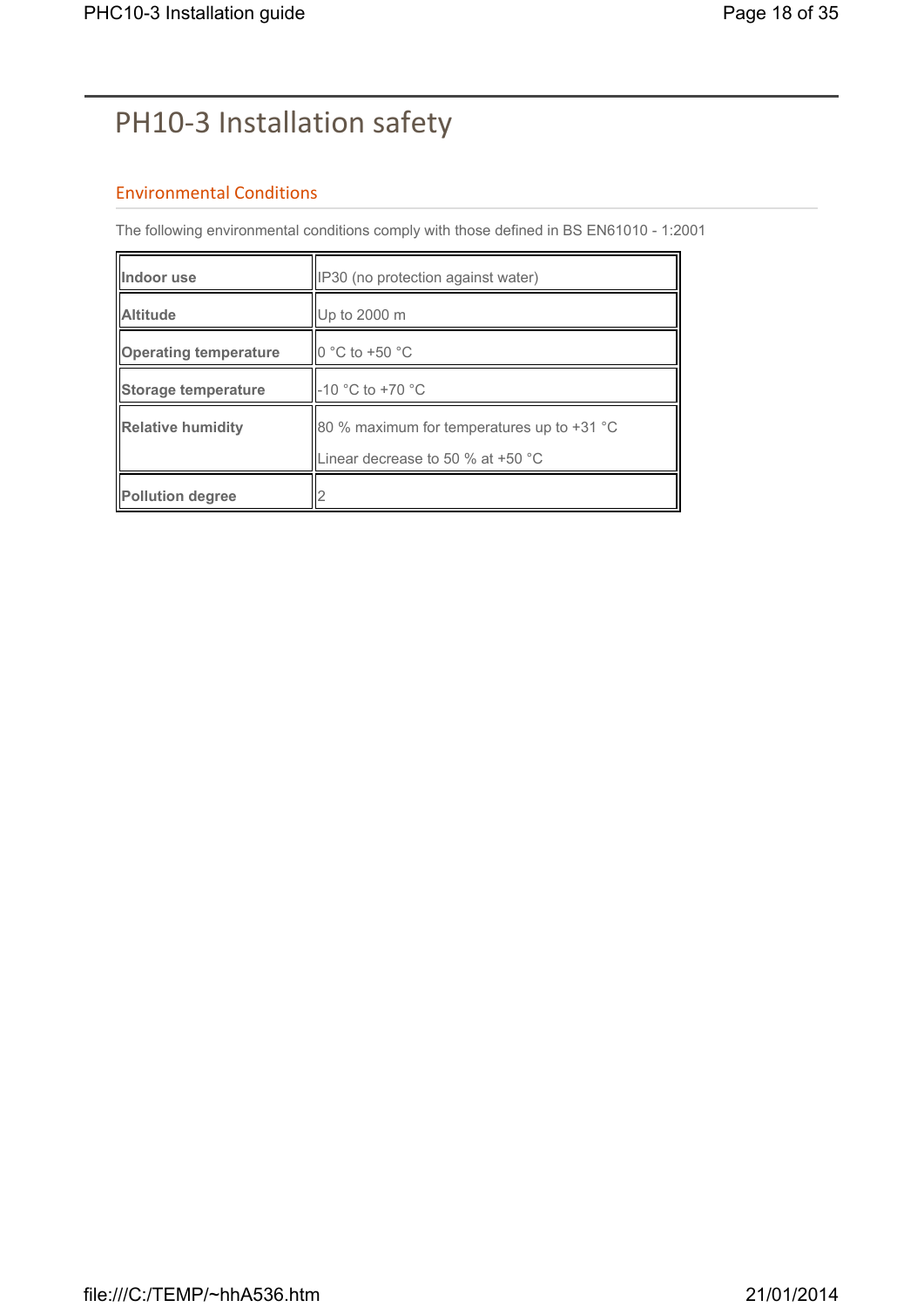## PH10 FCC

### Information to user (FCC section 15.105)

This equipment has been tested and found to comply with the limits for a Class A digital device, pursuant to Part 15 of the FCC rules. These limits are designed to provide reasonable protection against harmful interference when the equipment is operated in a commercial environment. This equipment generates, uses, and can radiate radio frequency energy and, if not installed and used in accordance with the instruction manual, may cause harmful interference to radio communications. Operation of this equipment in a residential area is likely to cause harmful interference, in which case you will be required to correct the interference at your own expense.

### Information to user (FCC section 15.21)

The user is cautioned that any changes or modifications not expressly approved by Renishaw plc or authorised representative could void the user's authority to operate the equipment.

### Equipment label (FCC Section 15.19)

This device complies with part 15 of the FCC Rules. Operation is subject to the following two conditions:

- 1. This device may not cause harmful interference.
- 2. This device must accept any interference received, including interference that may cause undesired operation.

### Special accessories (FCC section 15.27)

The user is also cautioned that any peripheral device installed with this equipment such as a computer, must be connected with a high-quality shielded cable to insure compliance with FCC limits.

#### **WEEE**

The use of this symbol on Renishaw products and/or accompanying documentation indicates that the product should not be mixed with the general household waste upon disposal. It is the responsibility of the end user to dispose of this product at a designated collection point for waste electrical and electronic equipment (WEEE) to enable reuse or recycling. Correct disposal of this product will help save valuable resources and prevent potential negative effects on the environment. For more information, please contact your local waste disposal service or Renishaw distributor.

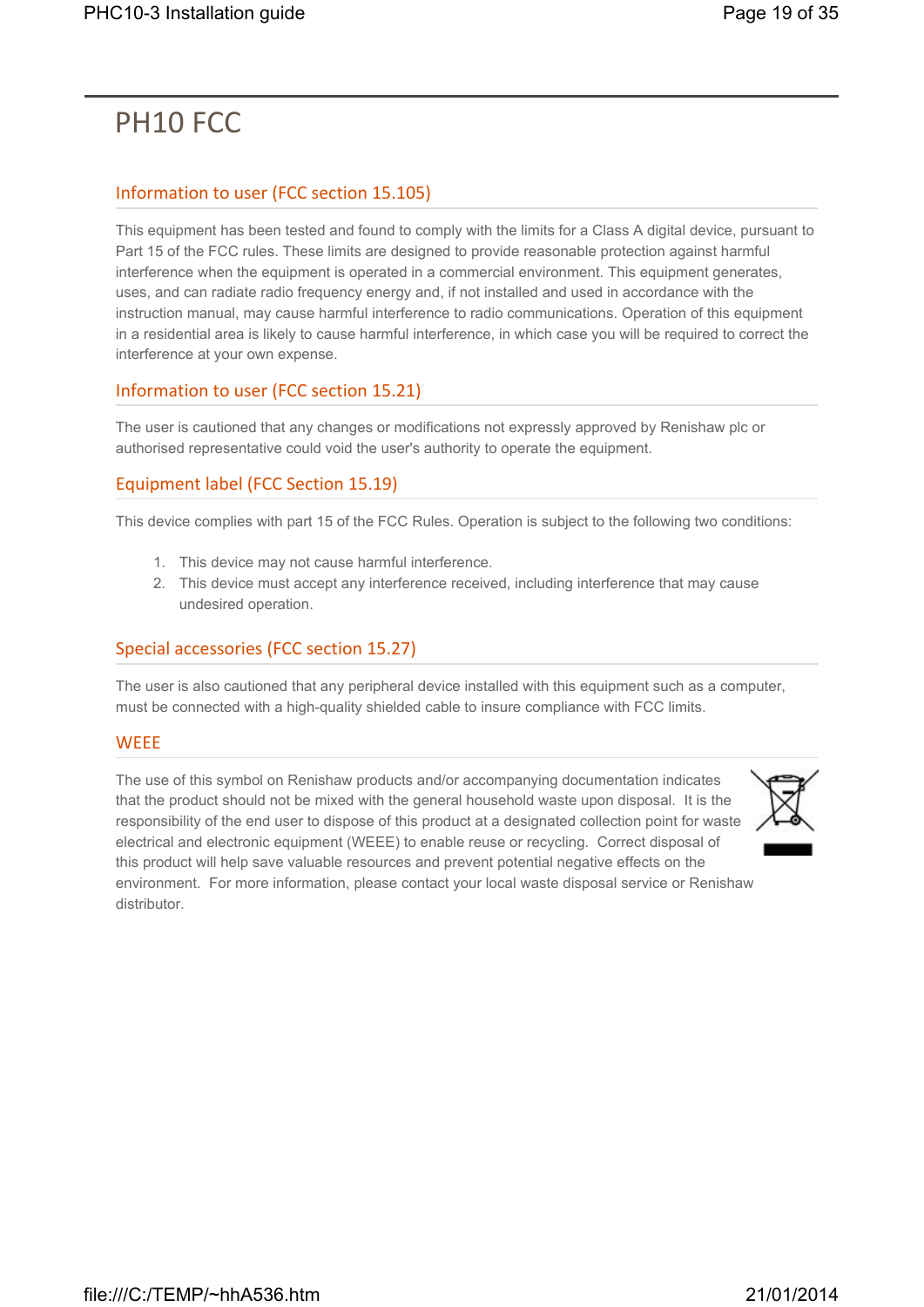## PH10 and PHC10-3 system interconnection diagrams



This section describes a number of PH10 system interconnection and recommended interconnection cables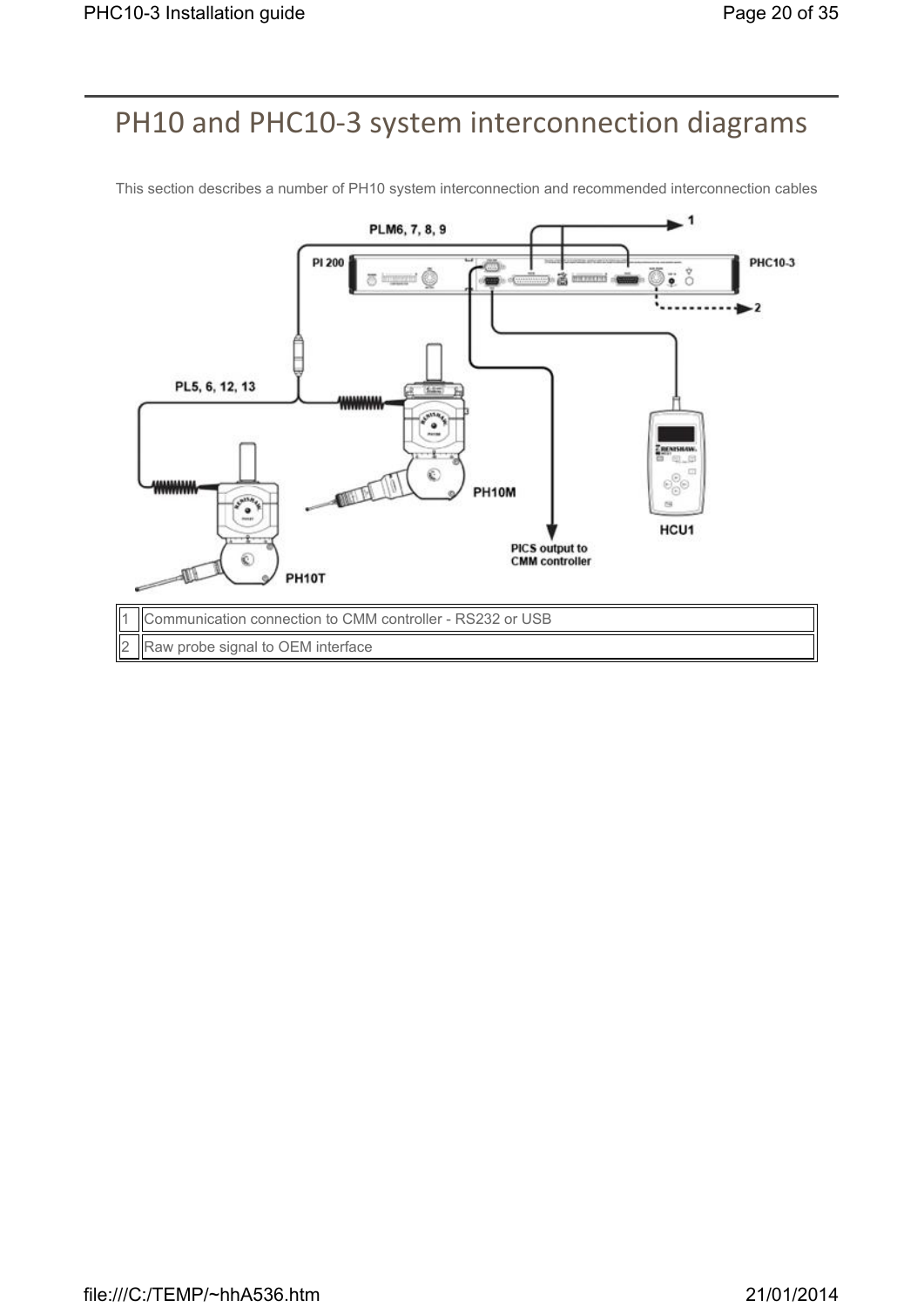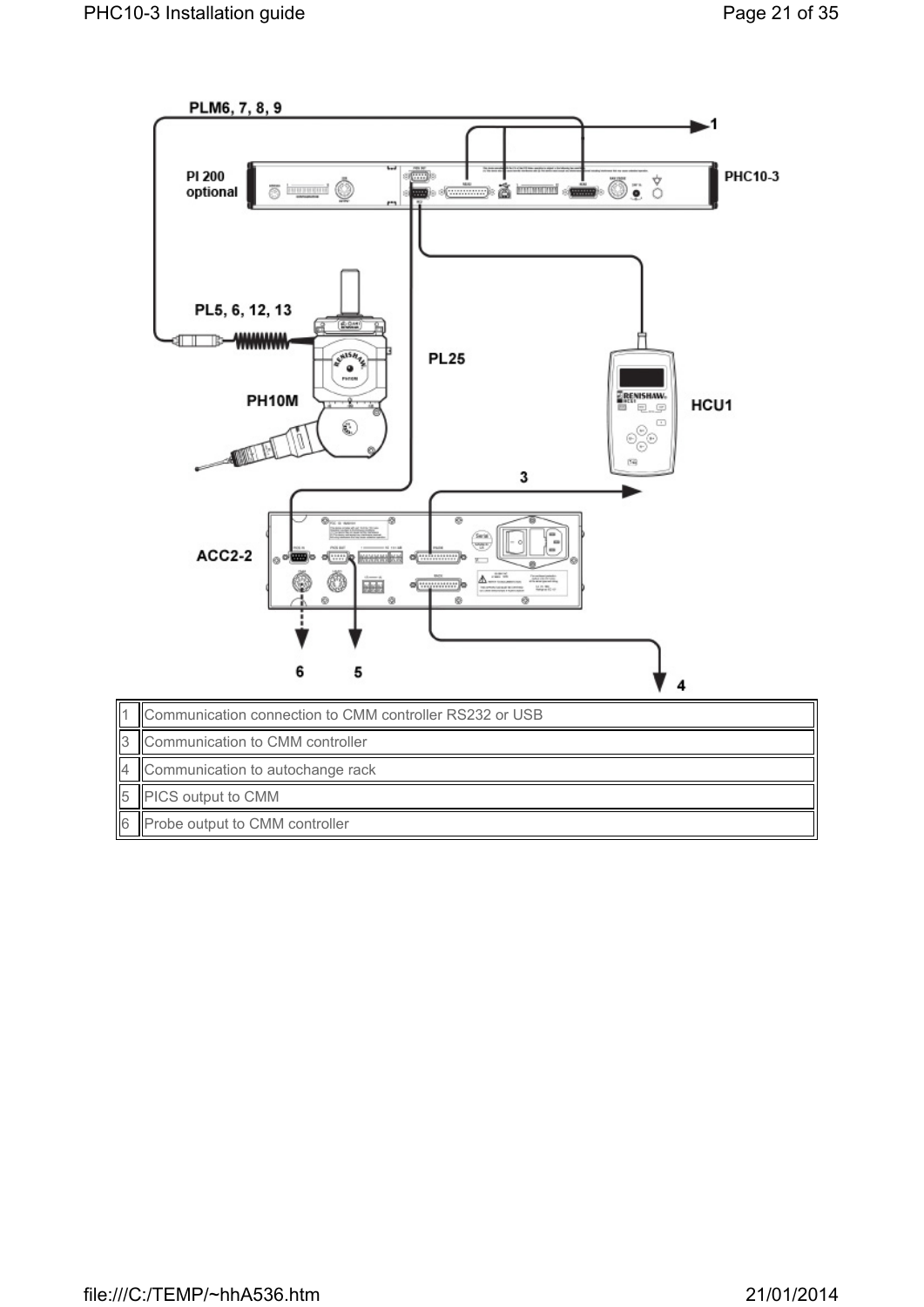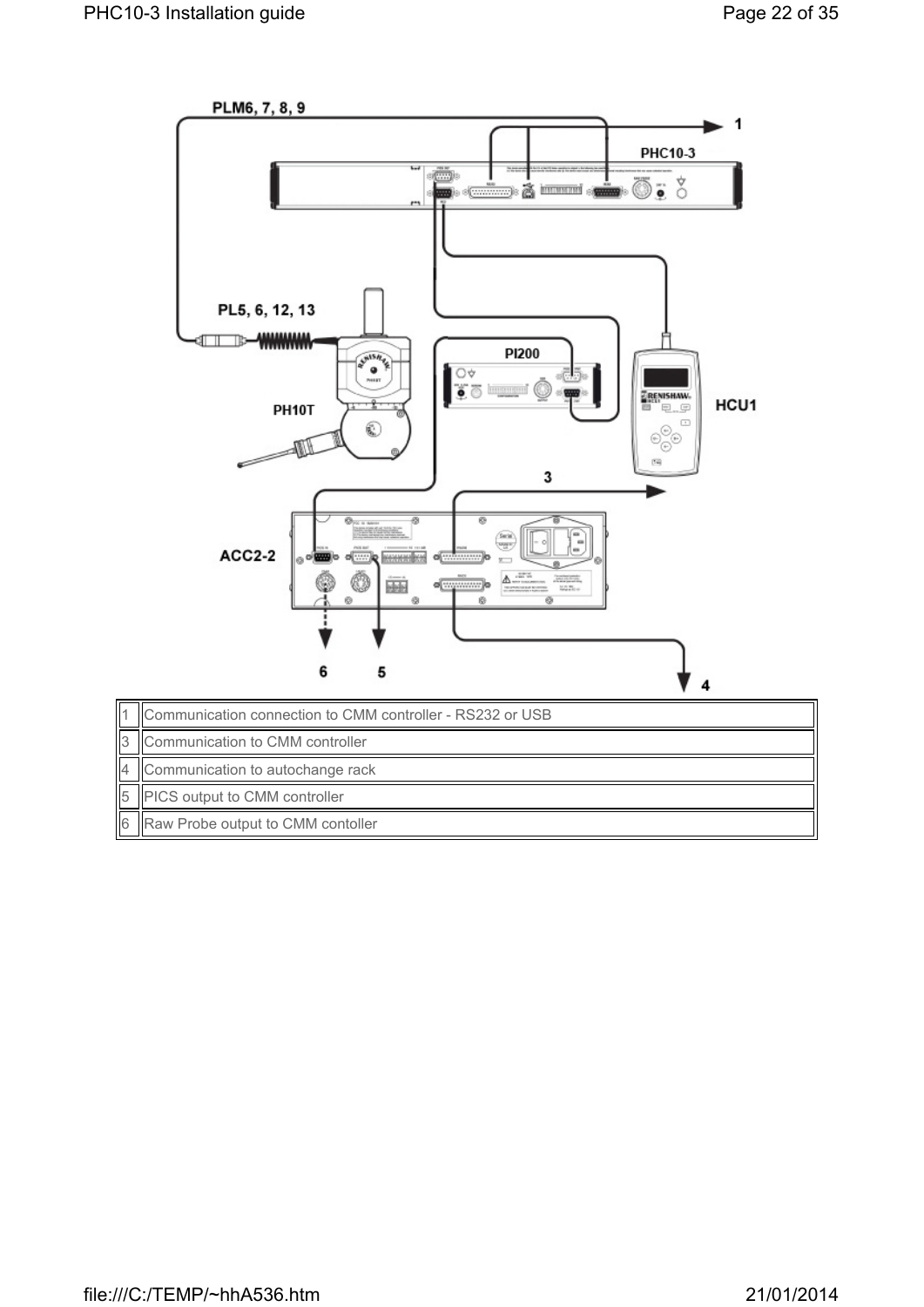## HCU1 hand control unit

The HCU1 hand control unit is an optional control which enables the system to be used in manual mode or in a teach cycle. A LCD dot matrix display provides information on system status.

See the HCU1 user's guide (Renishaw part number H-1000-5016) for further information on the features and operation of the unit, or contact your Renishaw representative for advice.

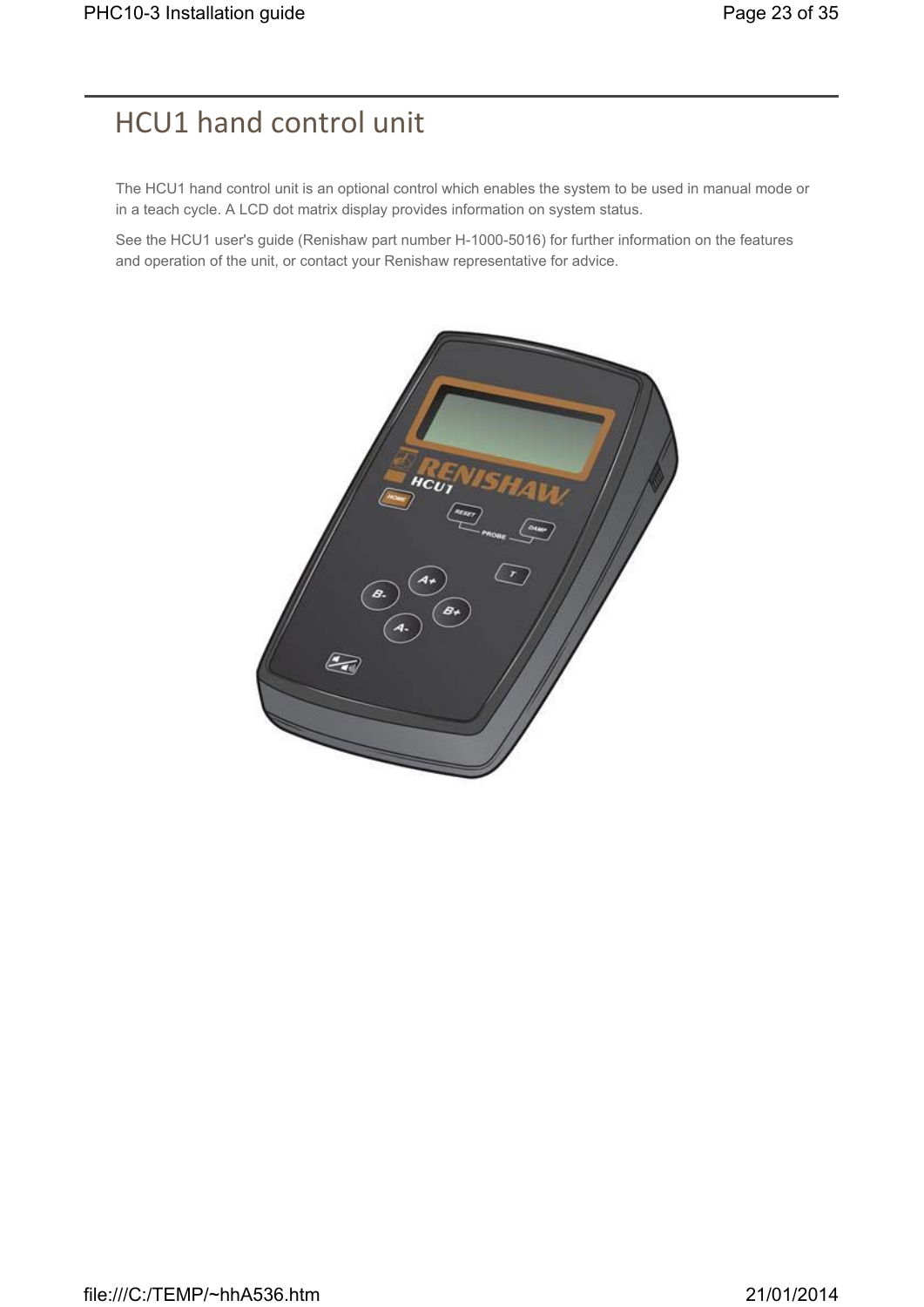## PHC10-3 front panel LEDS



#### PHC10-3 LED names, colours and functions

| <b>Name</b>           | Colour | Function                                                                        |
|-----------------------|--------|---------------------------------------------------------------------------------|
| <b>POWER</b>          | Green  | Power ON when lit                                                               |
| <b>STOP</b>           | Red    | PHC10-3 asserting PICS STOP when lit<br>PI200 asserting PICS STOP when flashing |
| <b>HEAD READY</b>     | Green  | Head ready for use when lit                                                     |
| <b>HEAD ACTIVE</b>    | Yellow | Head indexing when lit                                                          |
| <b>DATUM ERROR</b>    | Red    | Head datum error when lit                                                       |
| OBSTRUCT ERROR        | Red    | Head obstruct error when lit                                                    |
| <b>OVERLOAD ERROR</b> | Red    | Head overload error when lit                                                    |
| TP7                   | Green  | TP7 detected when lit                                                           |
| <b>TP200</b>          | Green  | TP200 detected when lit                                                         |
|                       |        |                                                                                 |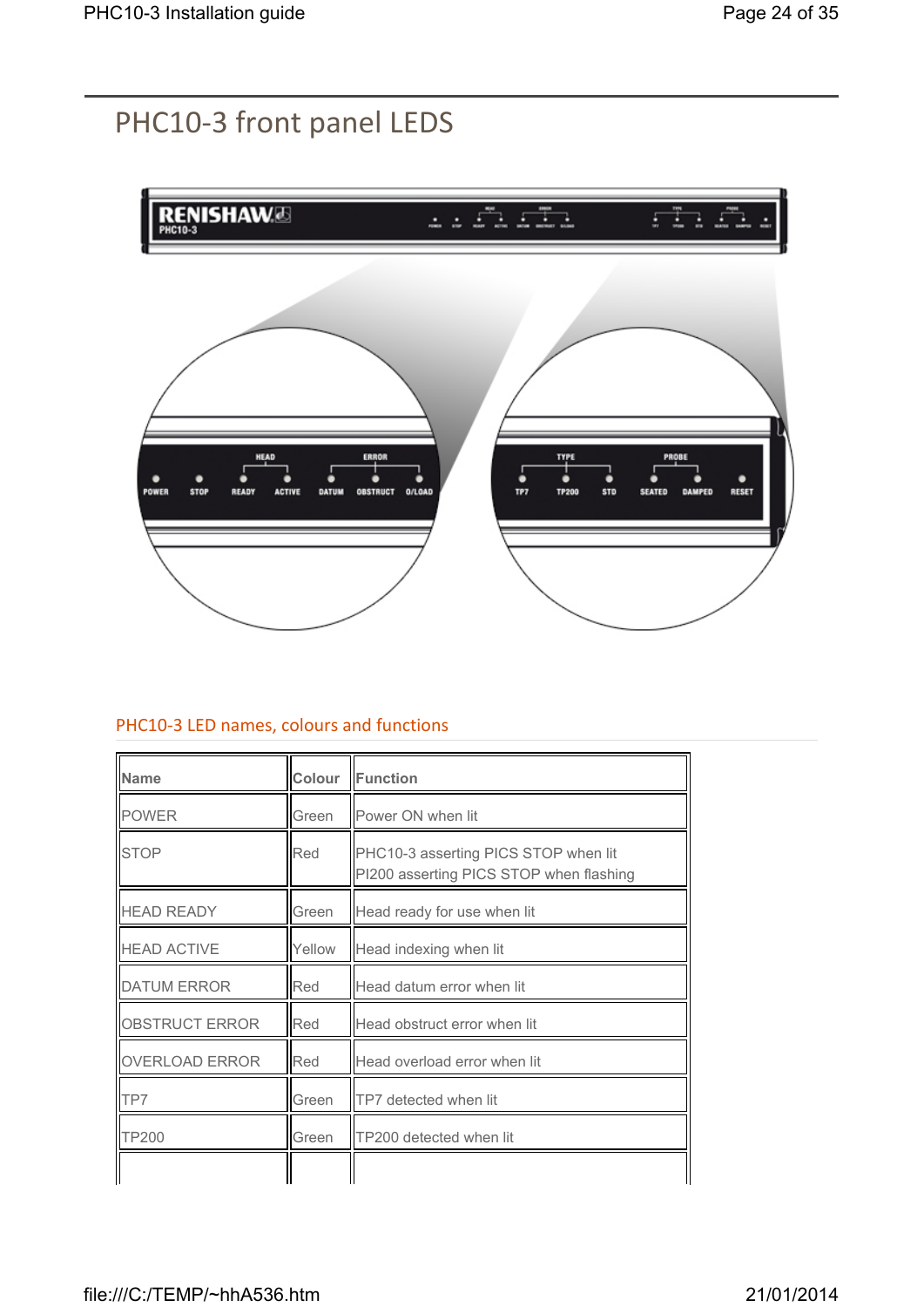|                  | IIGreen         | <b>TP2</b> / TP20 / TP6 detected when lit |  |
|------------------|-----------------|-------------------------------------------|--|
| <b>I</b> ISFATFD | <b>I</b> IGreen | Probe seated when lit                     |  |
| <b>IDAMPFD</b>   | Yellow          | Probe damped when lit                     |  |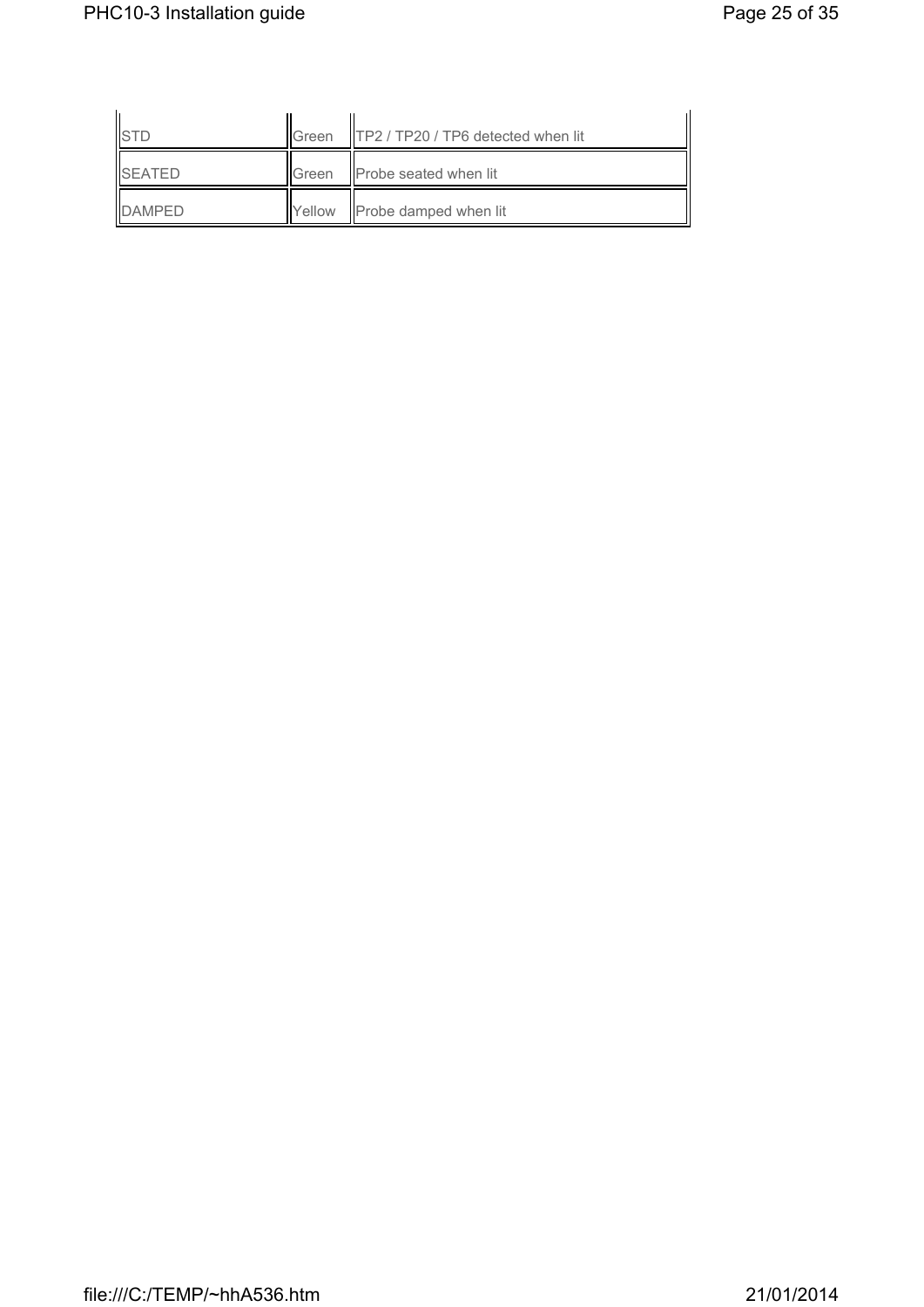## PICS connection

## PICS interface configuration

If the PHC10-3 is to be used in a PICS linked system, the PPOFF configuration is selected using switch 7.

| Switch Description Position |              |                                                 |
|-----------------------------|--------------|-------------------------------------------------|
| <b>IPPOFF</b>               | <b>IUP</b>   | <b>PPOFF</b> and PDAMP active during head index |
| <b>IPPOFF</b>               | <b>IDOWN</b> | PDAMP only active during head index             |

### PICS output

Renishaw's PICS (product inter-connection system) allows a standard method of connection for real-time signals used by current Renishaw products and gives access to probing system control features through the DIN 'raw probe' connection.

The following descriptions are specific to PHC10-3 PICS connections when an internal interface is not present. Please refer to the PICS installation guide (Renishaw part number H-1000-5000) for further information when interfaces are fitted.

|                | PinSignal       | Function                                                                                                                                                                                                                                                                                                                                                                                                                                                                                                                                                        |                                                                                                                                                         |
|----------------|-----------------|-----------------------------------------------------------------------------------------------------------------------------------------------------------------------------------------------------------------------------------------------------------------------------------------------------------------------------------------------------------------------------------------------------------------------------------------------------------------------------------------------------------------------------------------------------------------|---------------------------------------------------------------------------------------------------------------------------------------------------------|
| 1              | <b>STOP</b>     | This signal is active when low and is responded to, and can be<br>asserted by the PHC10-3.                                                                                                                                                                                                                                                                                                                                                                                                                                                                      | Read from PHC10-3<br>to indicate an error in<br>the PH10 system.<br>Pull down to 0 V to<br>indicate a STOP<br>condition external to<br>the PH10 system. |
| $\overline{2}$ | PPOFF           | PPOFF is an active low inhibit signal which can be set by the CMM<br>computer or the PHC10-3. PPOFF is overridden by the use of the<br>STOP signal.                                                                                                                                                                                                                                                                                                                                                                                                             |                                                                                                                                                         |
| 3              | 0V              | This the common reference and return path for all signals.                                                                                                                                                                                                                                                                                                                                                                                                                                                                                                      |                                                                                                                                                         |
| $\overline{4}$ | LED<br>lanode   | This is a constant current input, normally from the interface to<br>illuminate the head LED.                                                                                                                                                                                                                                                                                                                                                                                                                                                                    |                                                                                                                                                         |
| 5              | Probe<br>Signal | This pin and pin 9 transmit the probe output signals from the<br>PHC10-3 when a multiwire cable is not in use. As these signals<br>have not been interfaced, it is important that the PICS cable<br>between the PHC10-3 and the interface is less than 0.5 m (1.6 ft)<br>otherwise interference from other PICS signals can occur.                                                                                                                                                                                                                              |                                                                                                                                                         |
| $\sqrt{6}$     | <b>SPARE</b>    |                                                                                                                                                                                                                                                                                                                                                                                                                                                                                                                                                                 |                                                                                                                                                         |
| 7              | PDAMP           | PDAMP is an active low signal which can be set by the CMM<br>computer, the PHC10-3 or by the optional HCU1. PDAMP can<br>influence an interface by reducing electronically the sensitivity of a<br>strain gauge based probe. It can inhibit a Renishaw interface, when<br>standard touch trigger probes are in use, until the probe has been<br>continuously triggered for at least 5 ms. The signal can be asserted<br>by the CMM computer to reduce the sensitivity of the probe. This will<br>reduce unwanted triggers during CMM acceleration, or vibration | Pull down to 0 V to<br>partially inhibit the<br>probe during rapid<br>moves.                                                                            |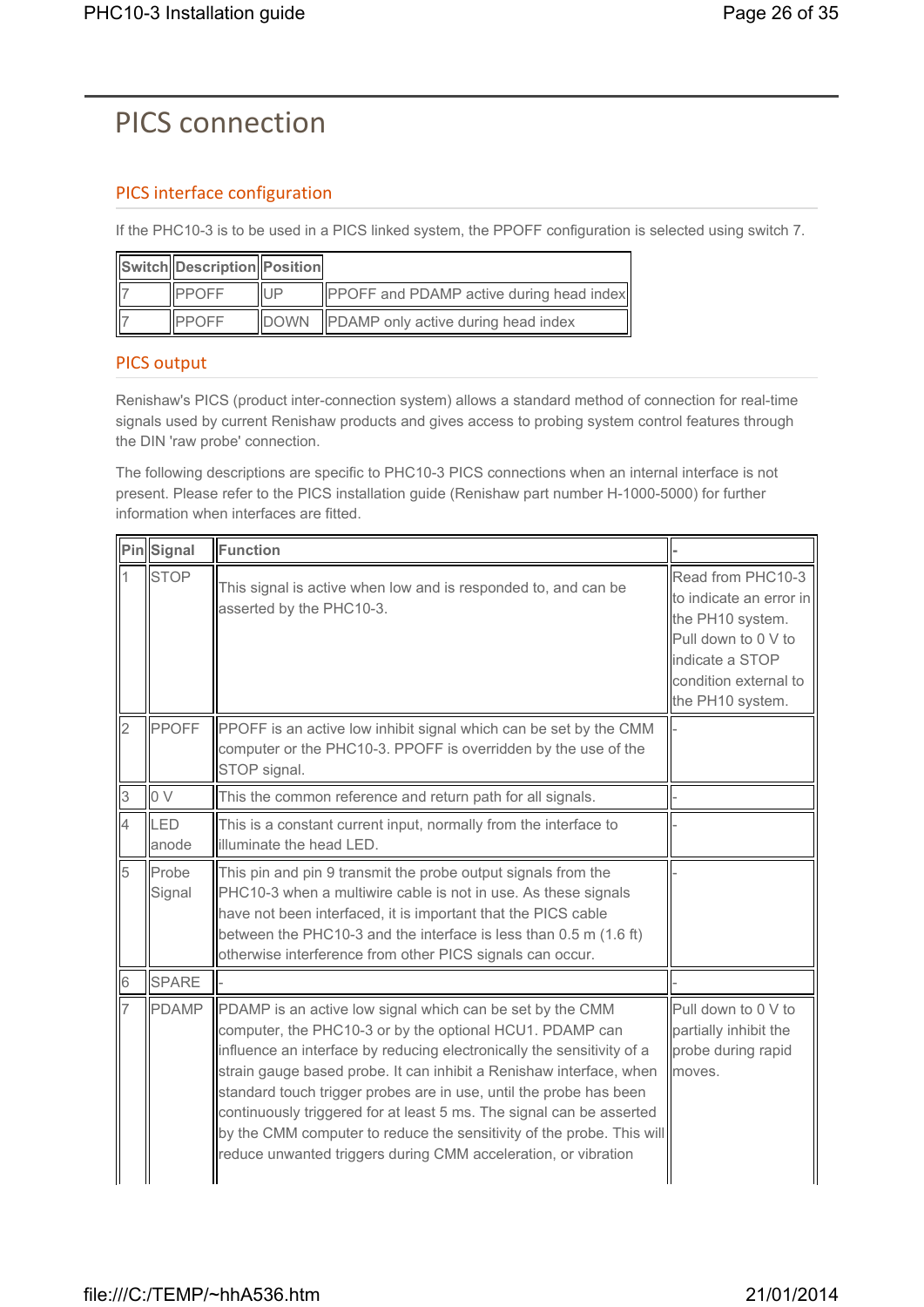|                 |                         | during position moves, whilst maintaining crash protection.                                                     |  |
|-----------------|-------------------------|-----------------------------------------------------------------------------------------------------------------|--|
| l8              |                         | LEDOFF This signal is not asserted by the PHC10-3, but it responds to LED<br>OFF by switching the head LED off. |  |
| $\overline{19}$ | Probe<br><b>IReturn</b> | <b>See Pin 5</b>                                                                                                |  |
|                 | Screen                  |                                                                                                                 |  |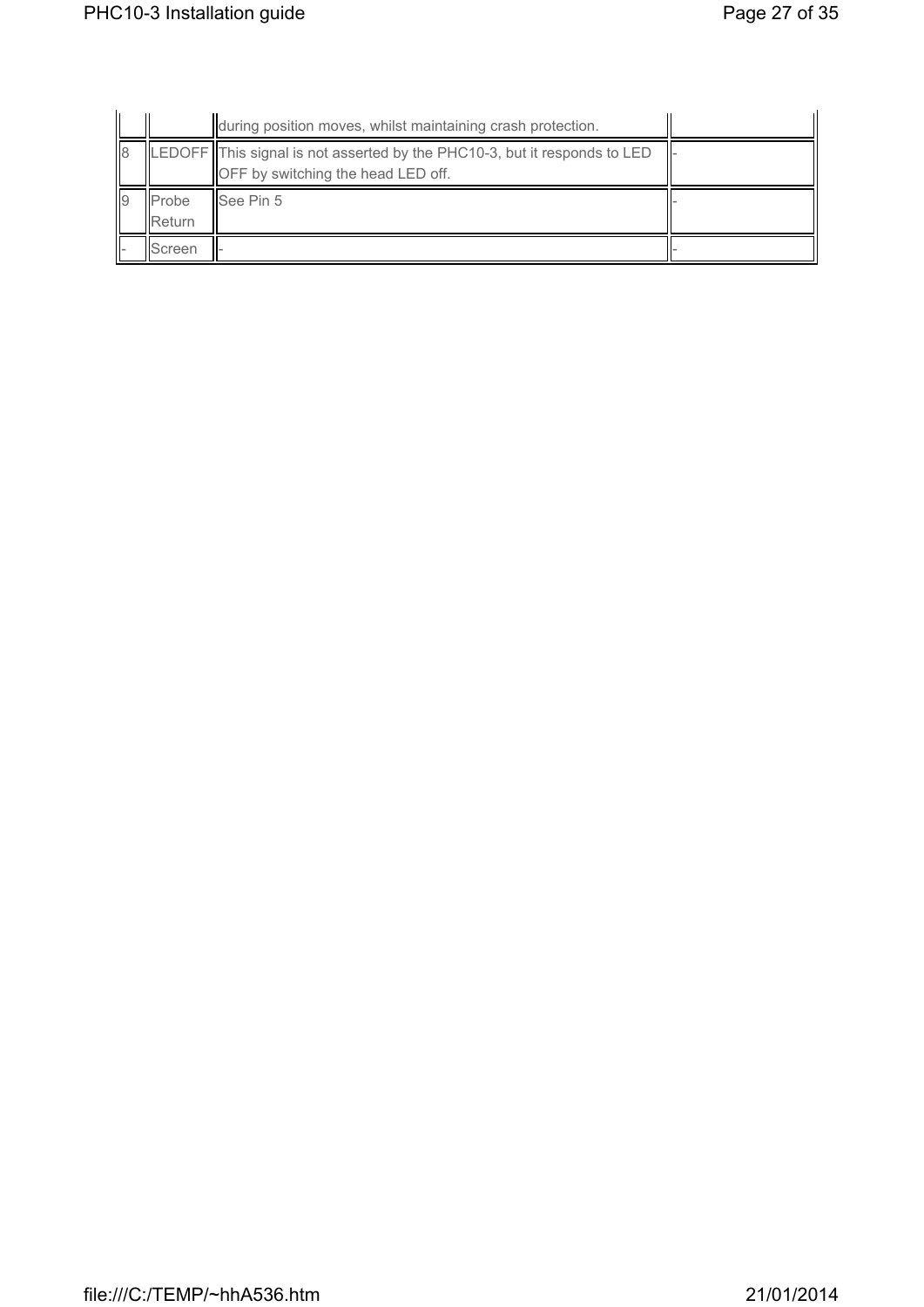# PHC10-3 Configuration switches

## PHC10-3 switch settings

| PHC10-3<br>switch | Function                                    | Up                                  | Down                                  |
|-------------------|---------------------------------------------|-------------------------------------|---------------------------------------|
| Communications    |                                             |                                     |                                       |
| 1#                | Baud rate                                   |                                     |                                       |
| 2#                | <b>Baud</b> rate                            |                                     |                                       |
| 3#                | Baud rate                                   |                                     |                                       |
| $4*#$             | Stop bit                                    | 2 stop bits                         | 1 stop bit                            |
| $5*#$             | CTS protocol                                | CTS on                              | CTS off                               |
| $6*#$             | LF protocol                                 | LF on                               | LF off                                |
| 9                 | Command set                                 | Extended                            | <b>Basic</b>                          |
| Interface         |                                             |                                     |                                       |
| $\overline{7}$    | PICS configuration                          | PROFF - active during<br>head index | PROFF - inactive during<br>head index |
| 8                 | HCU1 probe, DAMP and probe<br>reset buttons | Enabled                             | <b>Disabled</b>                       |
| 10                | Probe reset time                            | 2 (extended)                        | 1 (standard)                          |
| 11                | Interface connection                        | PICS / 7 pin DIN                    | 5 pin DIN                             |
| 12                | Output configuration                        | <b>PICS</b>                         | <b>DIN</b>                            |
| 13                | Machine cable probe isolation               | machine cable                       | multiwire                             |

\* Operational only when basic command set selected (switch 9 down).

# Not required for USB operation default position = down.

#### Conversion from PHC10-2 to PHC10-3

PHC10-3 is designed to be a plug in functional replacement for the PHC10-2. There are some differences which the user needs to be aware of, the connectors have been rearranged on the rear panel but are of the same type and are labelled in the same way. A USB connector has been added for those requiring USB communications. Unused switches have been removed and the remaining switches are now grouped in one row. See the next table for changes.

#### Changes in configuration switches

The table below is a summary of the differences between PHC10-3 and PHC10-2 configuration switch settings that allows you to correctly configure your PHC10-3 when replacing a PHC10-2.

| $PHC10-2$ switch $\parallel$ PHC10-3 | switch<br>equivalent | <b>Function</b> | Up | Down |
|--------------------------------------|----------------------|-----------------|----|------|
|                                      |                      |                 |    |      |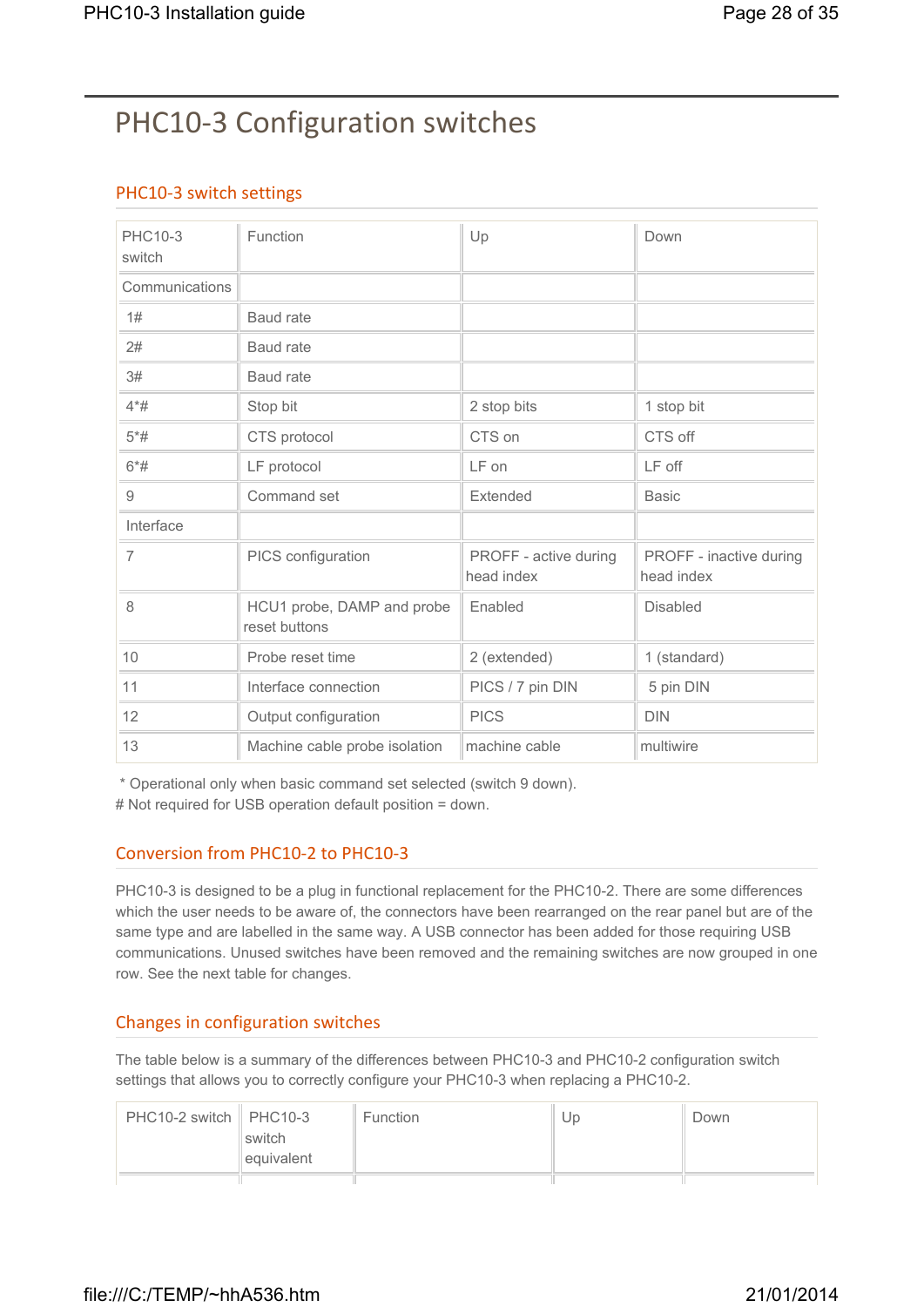| Communications |                |                                             |                                     |                                       |
|----------------|----------------|---------------------------------------------|-------------------------------------|---------------------------------------|
| 1              | 1#             | <b>Baud</b> rate                            |                                     |                                       |
| $\overline{2}$ | 2#             | Baud rate                                   |                                     |                                       |
| 3              | 3#             | Baud rate                                   |                                     |                                       |
| 4 (not used)   |                |                                             |                                     |                                       |
| 5 (not used)   |                |                                             |                                     |                                       |
| 6              | $4*#$          | Stop bit                                    | 2 stop bits                         | 1 stop bit                            |
| 7              | $5*#$          | CTS protocol                                | CTS on                              | CTS off                               |
| 8              | $6*#$          | LF protocol                                 | LF on                               | LF off                                |
| 9              | 9#             | Command set                                 | Extended                            | <b>Basic</b>                          |
| 10             | 10             | Probe reset time                            | 2 (extended)                        | 1 (standard)                          |
| Interface      |                |                                             |                                     |                                       |
| 11             | $\overline{7}$ | <b>PPOFF</b>                                | PPOFF - active<br>during head index | PPOFF - inactive<br>during head index |
| 12             | 8              | HCU1 probe, DAMP and<br>probe reset buttons | Enabled                             | <b>Disabled</b>                       |
| 13 (not used)  |                |                                             |                                     |                                       |
| 14 (not used)  |                |                                             |                                     |                                       |
| $15 + 16$      | 12             | Output configuration                        | <b>PICS</b>                         | <b>DIN</b>                            |
| $17 + 18$      | 11             | Interface connection                        | PICS or 7 pin DIN<br>operation      | 5 pin DIN<br>operation only           |
|                | 13             | Probe wire isolation                        | Machine cable                       | Multiwire                             |

\* Operational only when basic command set selected (switch 9 down) # Not required for USB operation default position = down

NOTE: Switches 4, 5, 13 and 14 had no function in RS232 PHC10-2.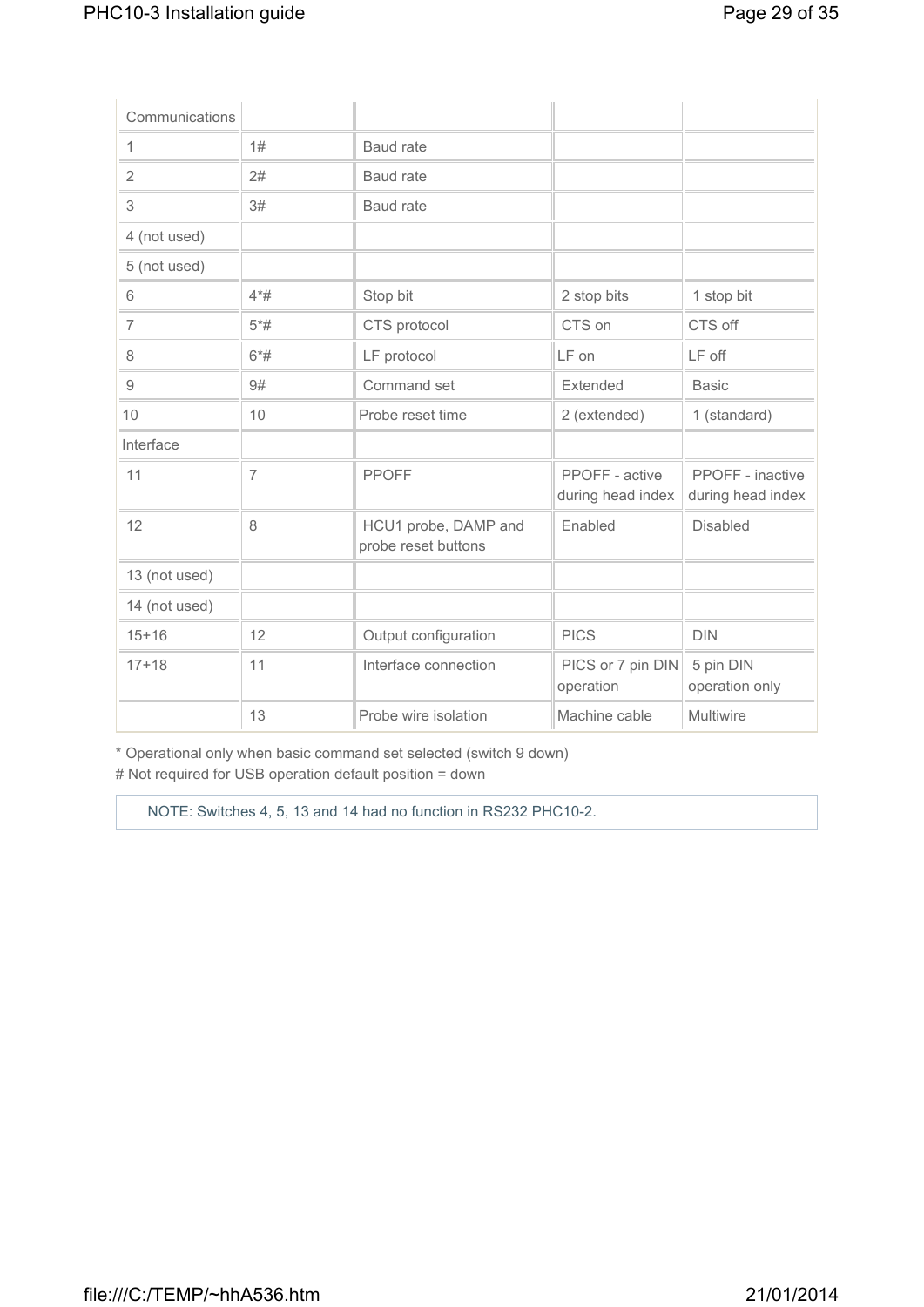## Maintenance

## Maintenance

Periodically check the security of the mounting screws and electrical connectors.

Remove dust from the external surfaces with a dry, lint free cloth.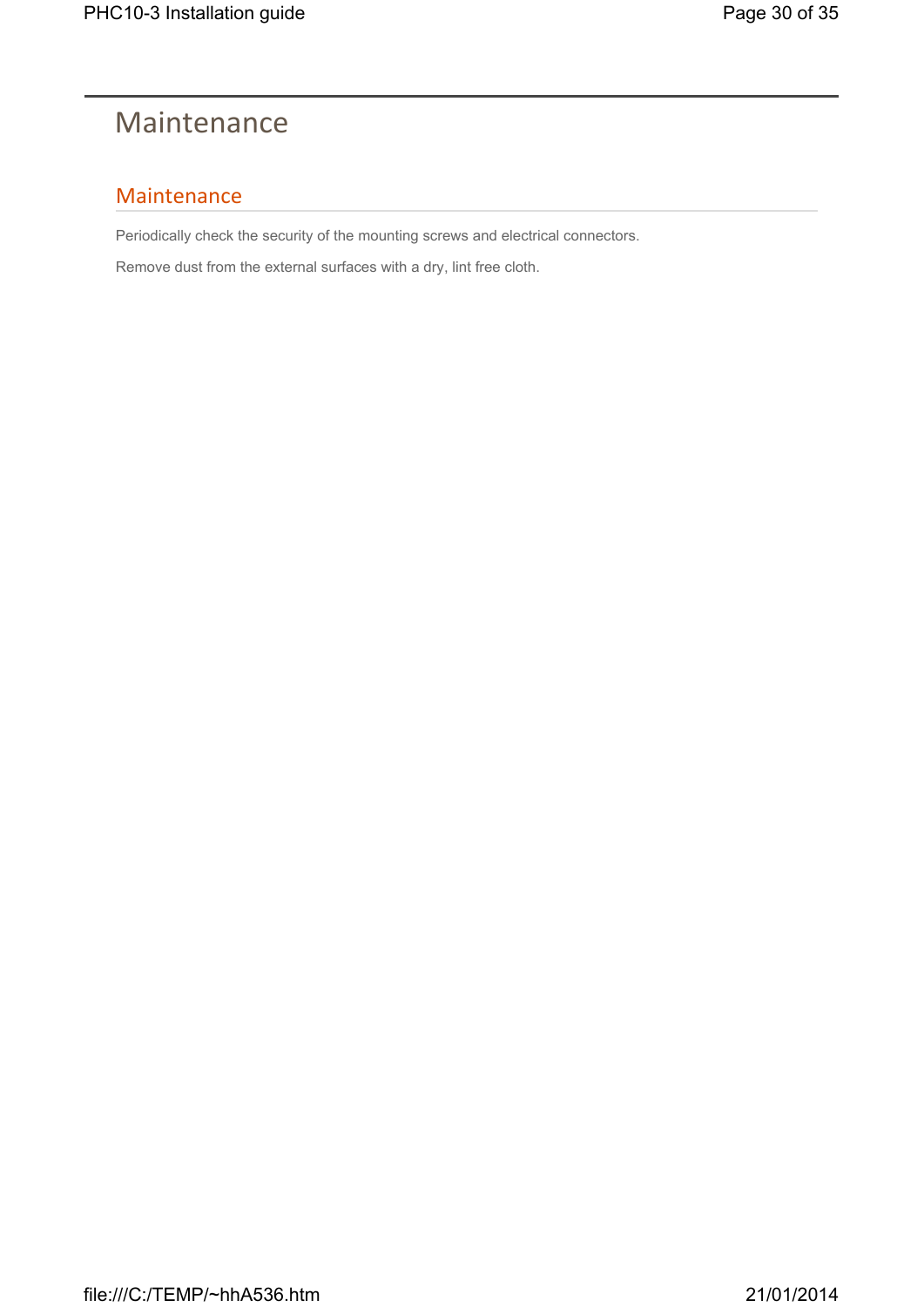## References for the PH10

The following Renishaw documention is referred to in this document or may be a source of further relevant information, these documents can be downloaded from the Installation and user's guide downloads page.

| <b>ITitle</b>                            | <b>Part number</b> |
|------------------------------------------|--------------------|
| PH10 motorised head series user's guide  | H-1000-5070        |
| HCU1 User's guide                        | H-1000-5016        |
| AM1 user's guide                         | H-1000-4010        |
| Touch-trigger probe systems user's guide | H-1000-5021        |

The following list of documentation is available from Renishaw on request, please use the contact page to highlight your requirements.

| Title                                                   | <b>Part number</b> |
|---------------------------------------------------------|--------------------|
| Styli and accessories - technical specifications        | H-1000-3200        |
| Basic command set for indexing heads programmer's guide | H-1000-5075        |
| PICS installation guide                                 | H-1000-5000        |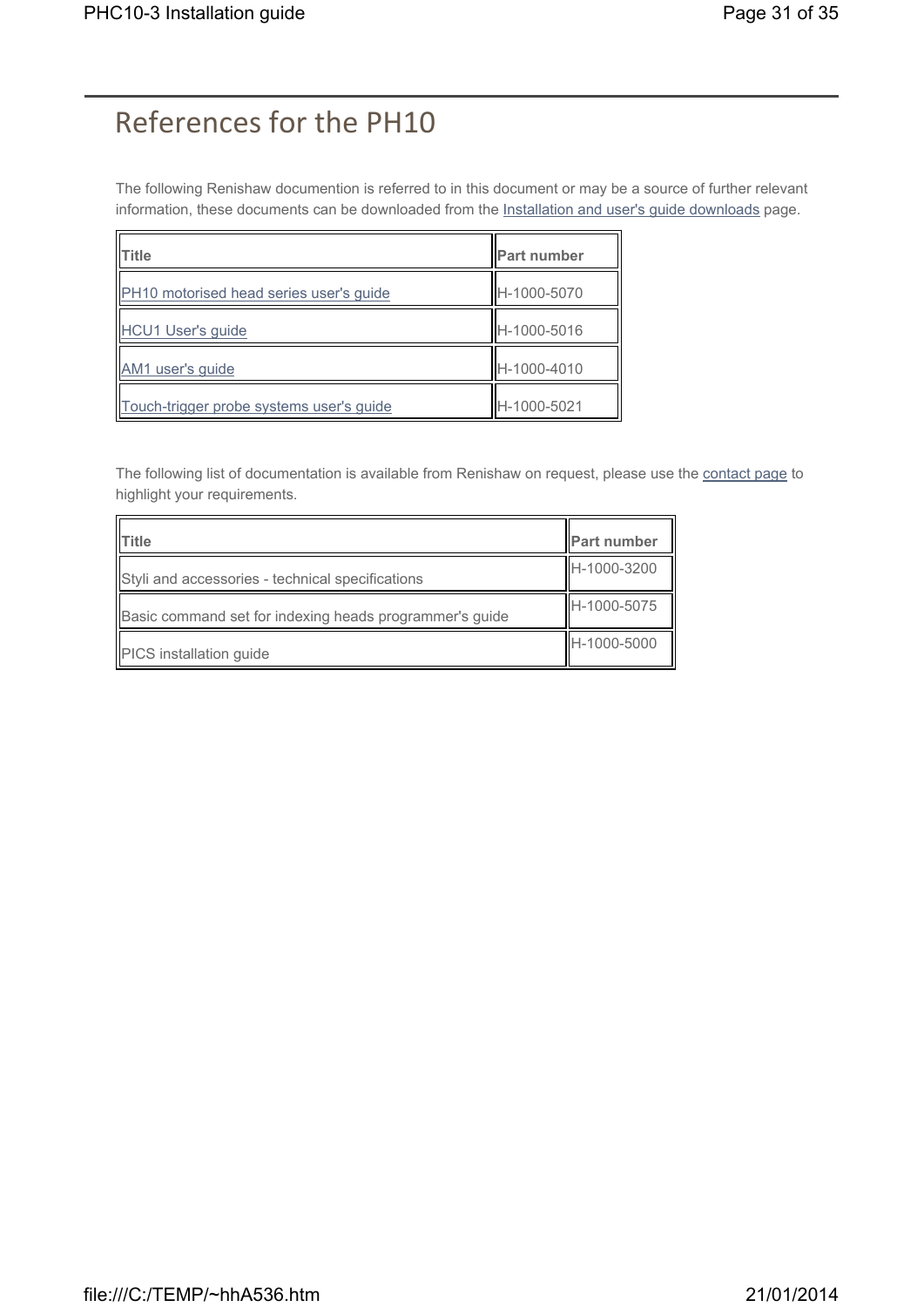## PHC10-3 Troubleshooting

This section on troubleshooting is a guide to problems associated with the installation and integration of the system only. Refer to the 'PH10 series user's guide' (Renishaw part number H-1000-5070) regarding problems associated with normal operation of the system.

The optional HCU1 can also be used to identify system faults. For full details of the use and fault finding capability of the unit see the 'HCU1 hand control unit user's guide' (Renishaw part number H-1000-5016).

Use the table below to identify problems you are experiencing with your system. If you experience problems which you are not able to identify or solve satisfactorily, please contact Renishaw for further advice.

| <b>Observation</b>                                  | Possible cause                           | <b>Checks / remedies</b>                                                                                                                                                 |
|-----------------------------------------------------|------------------------------------------|--------------------------------------------------------------------------------------------------------------------------------------------------------------------------|
| POWER ON LED not lit Power loss                     |                                          | Check mains cable connections and integrity<br>Check power block is supplying 24V<br>Check CMM EMERGENCY STOP condition - power<br>may have been removed by the CMM      |
| No head movement in<br>automatic mode               | Power loss                               | See above                                                                                                                                                                |
| No head movement in<br>automatic mode               | Cable/connection fault                   | Check connections and integrity of cabling between<br>head and PHC10-3                                                                                                   |
| No head movement in<br>automatic mode               | Communications failure                   | Check RS232 baud rate                                                                                                                                                    |
| No head movement in<br>automatic mode               | Incorrect command set<br>selected        | Check correct command set is selected                                                                                                                                    |
| No head movement in<br>manual mode                  | Power loss                               | See above                                                                                                                                                                |
| No head movement in<br>manual mode                  | Cable/connection fault                   | Check connections and integrity of cabling between<br>head and PHC10-3                                                                                                   |
| No output signal<br>received by the CMM<br>computer | Cable/connection fault                   | Check connections and integrity of cabling from:<br>Head to PHC10-3<br>PHC10-3 to interface<br>Interface to CMM computer                                                 |
| No output signal<br>received by the CMM<br>computer | Multiwire bypass<br>connector not fitted | When using standard touch-trigger probes, the probe<br>head multiwire bypass connector must be fitted to<br>permit the probe signal to reach the PHC10-3                 |
| No output signal<br>received by the CMM<br>computer | Multiwired probe in use                  | Check that the multiwire cable is correctly fitted to the<br>head<br>Check that the trigger output to the CMM computer is<br>connected to the multiwired probe interface |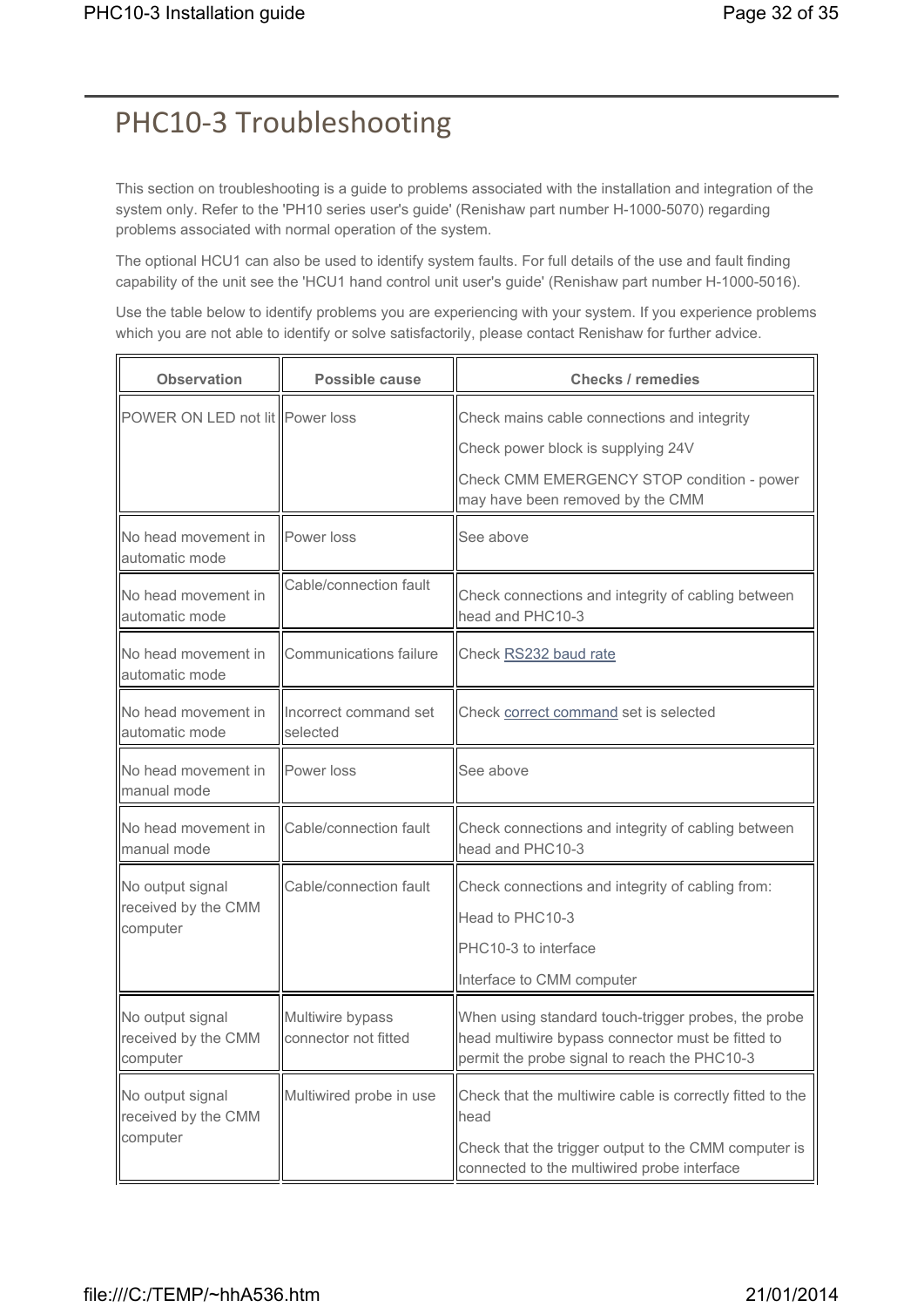| Poor measurement<br><b>I</b> berformance |                       | Loose mounting of head Ensure all mounting screws are tight and mounting to<br><b>CMM</b> is secure |
|------------------------------------------|-----------------------|-----------------------------------------------------------------------------------------------------|
| Poor measurement                         | Probe damping enabled | Ensure probe damping is not enabled during                                                          |
| performance                              | during measurement    | Imeasurement moves                                                                                  |